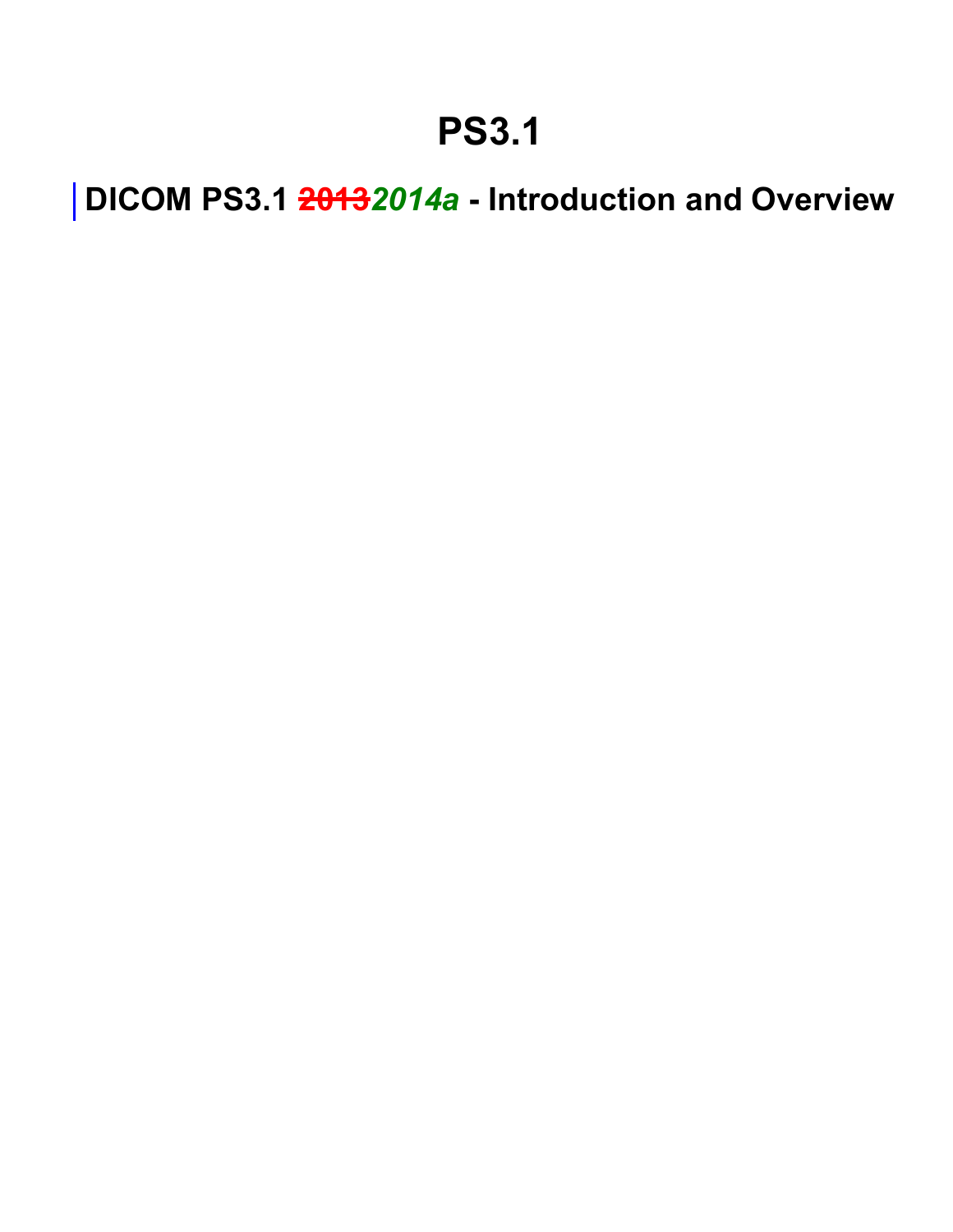#### **PS3.1: DICOM PS3.1 2013***2014a* **- Introduction and Overview** Copyright © 2013*2014* NEMA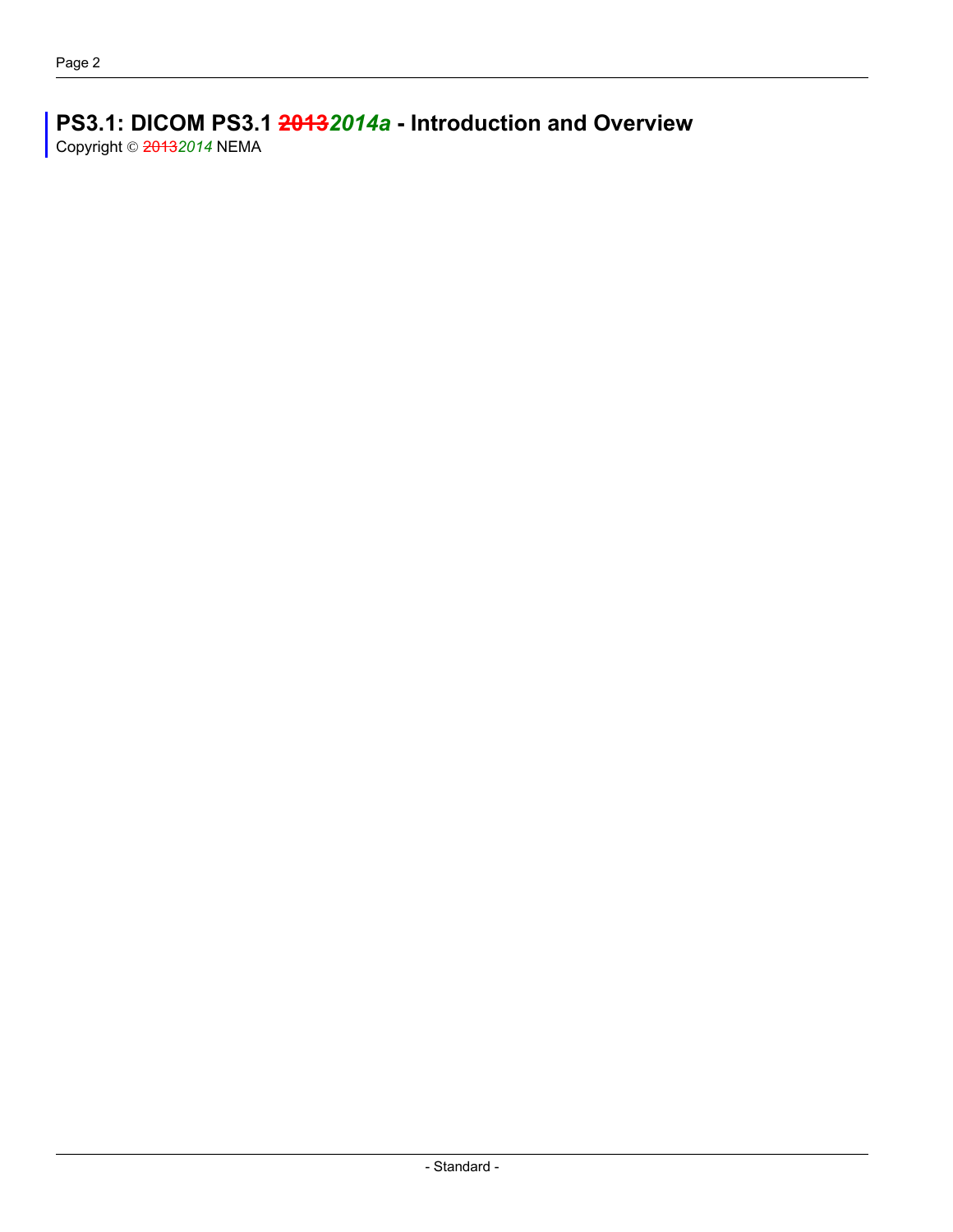### **Table of Contents**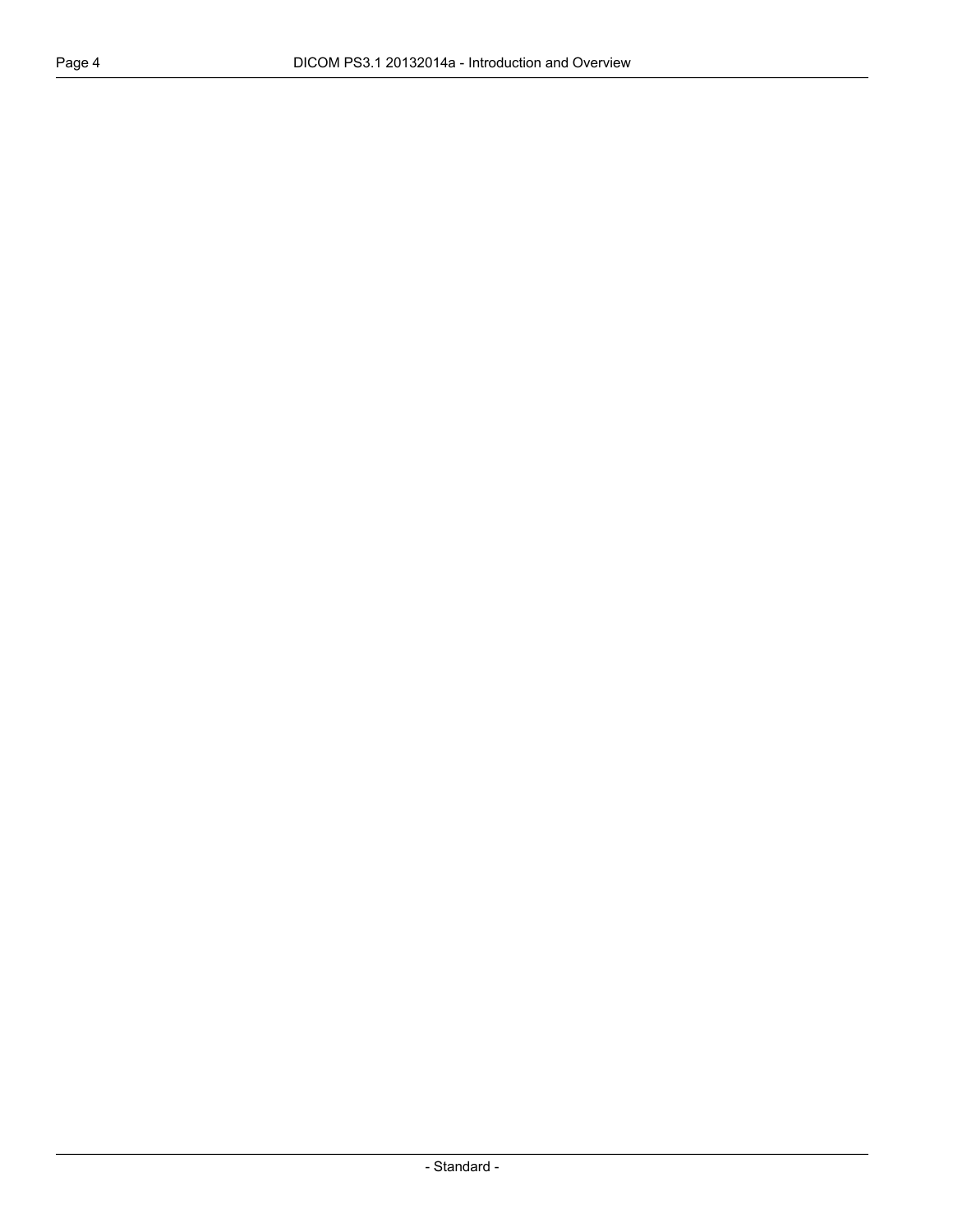### **List of Figures**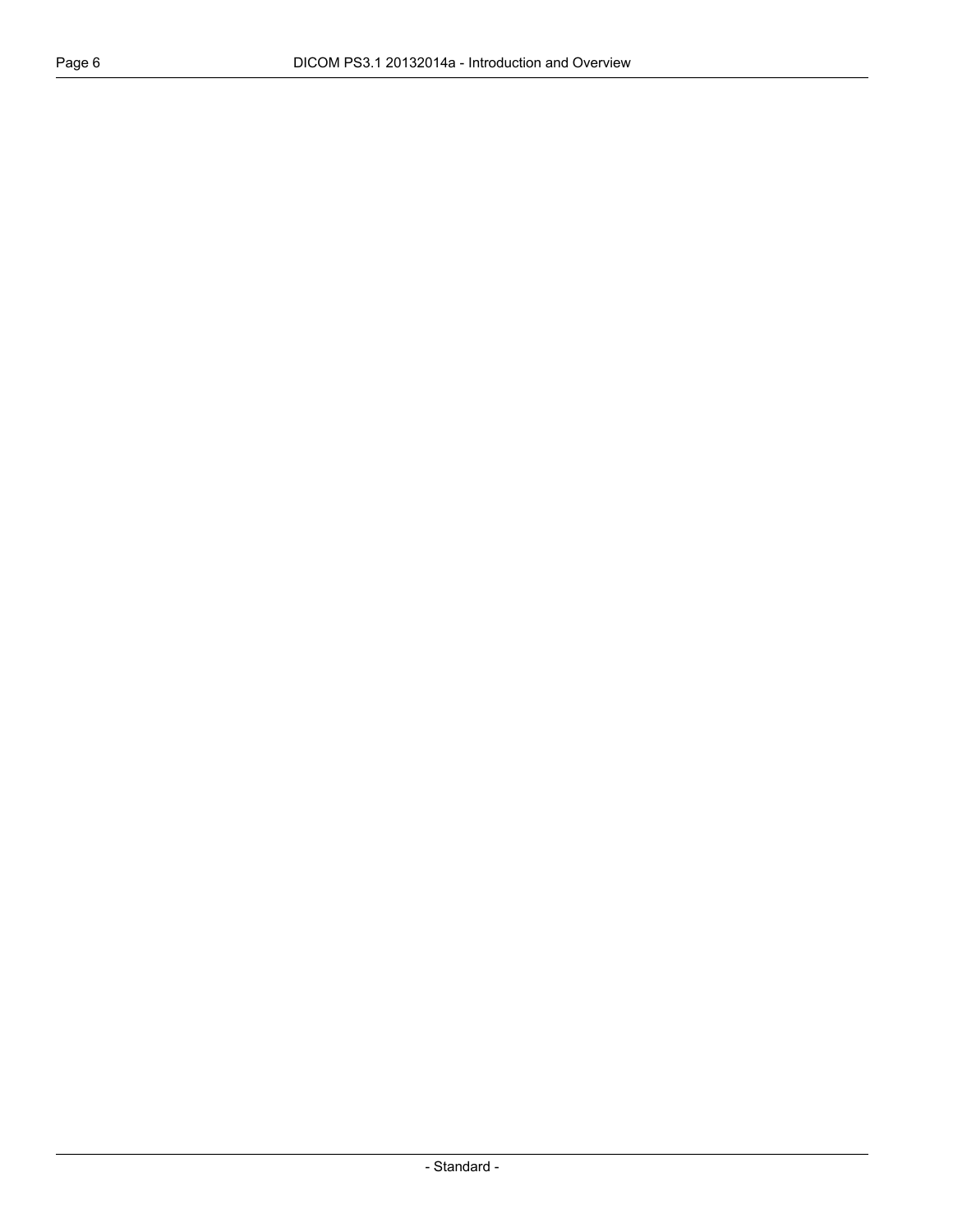### <span id="page-6-0"></span>**Notice and Disclaimer**

The information in this publication was considered technically sound by the consensus of persons engaged in the development and approval of the document at the time it was developed. Consensus does not necessarily mean that there is unanimous agreement among every person participating in the development of this document.

NEMA standards and guideline publications, of which the document contained herein is one, are developed through a voluntary consensus standards development process. This process brings together volunteers and/or seeks out the views of persons who have an interest in the topic covered by this publication. While NEMA administers the process and establishes rules to promote fairness in the development of consensus, it does not write the document and it does not independently test, evaluate, or verify the accuracy or completeness of any information or the soundness of any judgments contained in its standards and guideline publications.

NEMA disclaims liability for any personal injury, property, or other damages of any nature whatsoever, whether special, indirect, consequential, or compensatory, directly or indirectly resulting from the publication, use of, application, or reliance on this document. NEMA disclaims and makes no guaranty or warranty, expressed or implied, as to the accuracy or completeness of any information published herein, and disclaims and makes no warranty that the information in this document will fulfill any of your particular purposes or needs. NEMA does not undertake to guarantee the performance of any individual manufacturer or seller's products or services by virtue of this standard or guide.

In publishing and making this document available, NEMA is not undertaking to render professional or other services for or on behalf of any person or entity, nor is NEMA undertaking to perform any duty owed by any person or entity to someone else. Anyone using this document should rely on his or her own independent judgment or, as appropriate, seek the advice of a competent professional in determining the exercise of reasonable care in any given circumstances. Information and other standards on the topic covered by this publication may be available from other sources, which the user may wish to consult for additional views or information not covered by this publication.

NEMA has no power, nor does it undertake to police or enforce compliance with the contents of this document. NEMA does not certify, test, or inspect products, designs, or installations for safety or health purposes. Any certification or other statement of compliance with any health or safety-related information in this document shall not be attributable to NEMA and is solely the responsibility of the certifier or maker of the statement.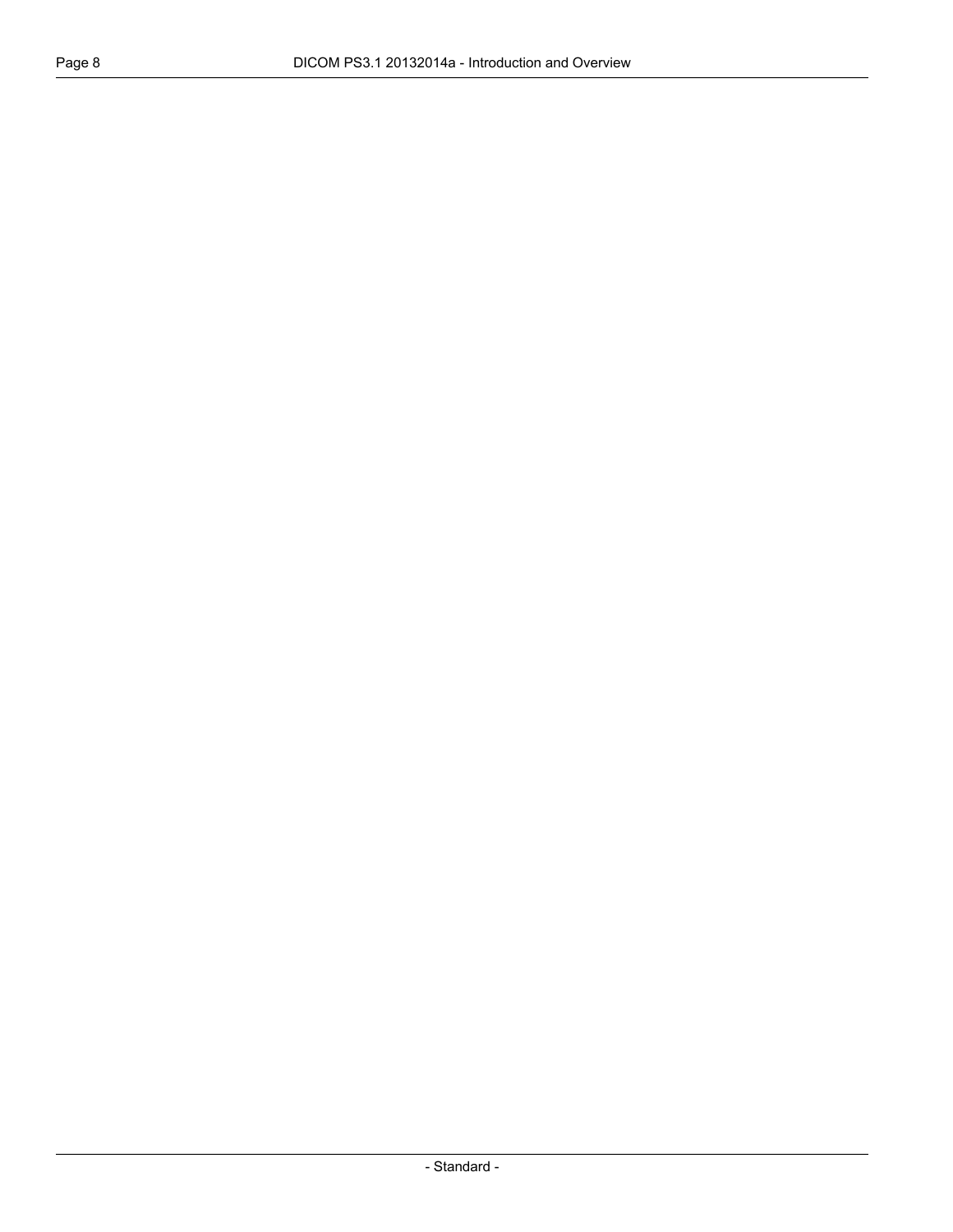### <span id="page-8-0"></span>**Foreword**

This DICOM Standard was developed according to the procedures of the DICOM Standards Committee.

The DICOM Standard is structured as a multi-part document using the guidelines established in [ISO/IEC [Directives](#page-14-1) Part 3].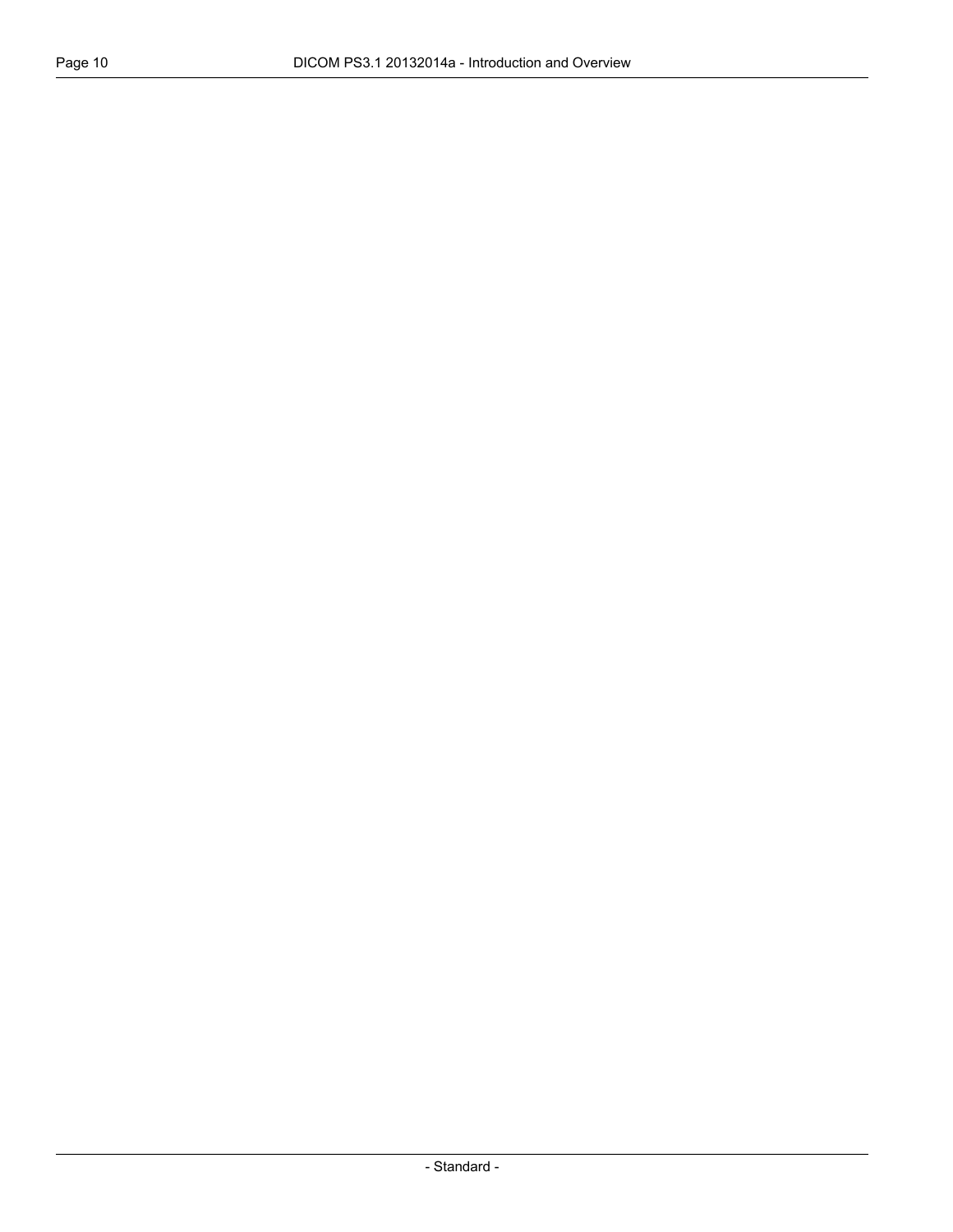### <span id="page-10-0"></span>**Introduction**

<span id="page-10-1"></span>Digital Imaging and Communications in Medicine (DICOM) is the standard for the communication and management of medical imaging *information and related data.*

### **History**

With the introduction of computed tomography (CT) followed by other digital diagnostic imaging modalities in the 1970's, and the increasing use of computers in clinical applications, the American College of Radiology (ACR) and the National Electrical Manufacturers Association (NEMA) recognized the emerging need for a standard method for transferring images and associated information between devices manufactured by various vendors. These devices produce a variety of digital image formats.

The American College of Radiology (ACR) and the National Electrical Manufacturers Association (NEMA) formed a joint committee in 1983 to develop a standard to:

- Promote communication of digital image information, regardless of device manufacturer
- Facilitate the development and expansion of picture archiving and communication systems (PACS) that can also interface with other systems of hospital information
- Allow the creation of diagnostic information data bases that can be interrogated by a wide variety of devices distributed geographically.

ACR-NEMA Standards Publication No. 300-1985, published in 1985 was designated version 1.0. The Standard was followed by two revisions: No. 1, dated October 1986 and No. 2, dated January 1988.

<span id="page-10-2"></span>ACR-NEMA Standards Publication No. 300-1988, published in 1988 was designated version 2.0. It included version 1.0, the published revisions, and additional revisions. It also included new material to provide command support for display devices, to introduce a new hierarchy scheme to identify an image, and to add data elements for increased specificity when describing an image.

These Standards Publications specified a hardware interface, a minimum set of software commands, and a consistent set of data formats.

#### **The DICOM Standard**

This Standard, which is currently designated Digital Imaging and Communications in Medicine (DICOM), embodies a number of major enhancements to previous versions of the ACR-NEMA Standard:

- It is applicable to a networked environment. The ACR-NEMA Standard was applicable in a point-to-point environment only; for operation in a networked environment a Network Interface Unit (NIU) was required. DICOM supports operation in a networked environment using the industry standard networking protocol TCP/IP.
- It is applicable to an off-line media environment. The ACR-NEMA Standard did not specify a file format or choice of physical media or logical filesystem. DICOM supports operation in an off-line media environment using industry standard media such as CD-R and MOD and logical filesystems such as ISO 9660 and PC File System (FAT16).
- It specifies how devices claiming conformance to the Standard react to commands and data being exchanged. The ACR-NEMA Standard was confined to the transfer of data, but DICOM specifies, through the concept of Service Classes, the semantics of commands and associated data.
- It specifies levels of conformance. The ACR-NEMA Standard specified a minimum level of conformance. DICOM explicitly describes how an implementor must structure a Conformance Statement to select specific options.
- It is structured as a multi-part document. This facilitates evolution of the Standard in a rapidly evolving environment by simplifying the addition of new features. ISO directives that define how to structure multi-part documents have been followed in the construction of the DICOM Standard.
- It introduces explicit Information Objects not only for images and graphics but also for waveforms, reports, printing, etc.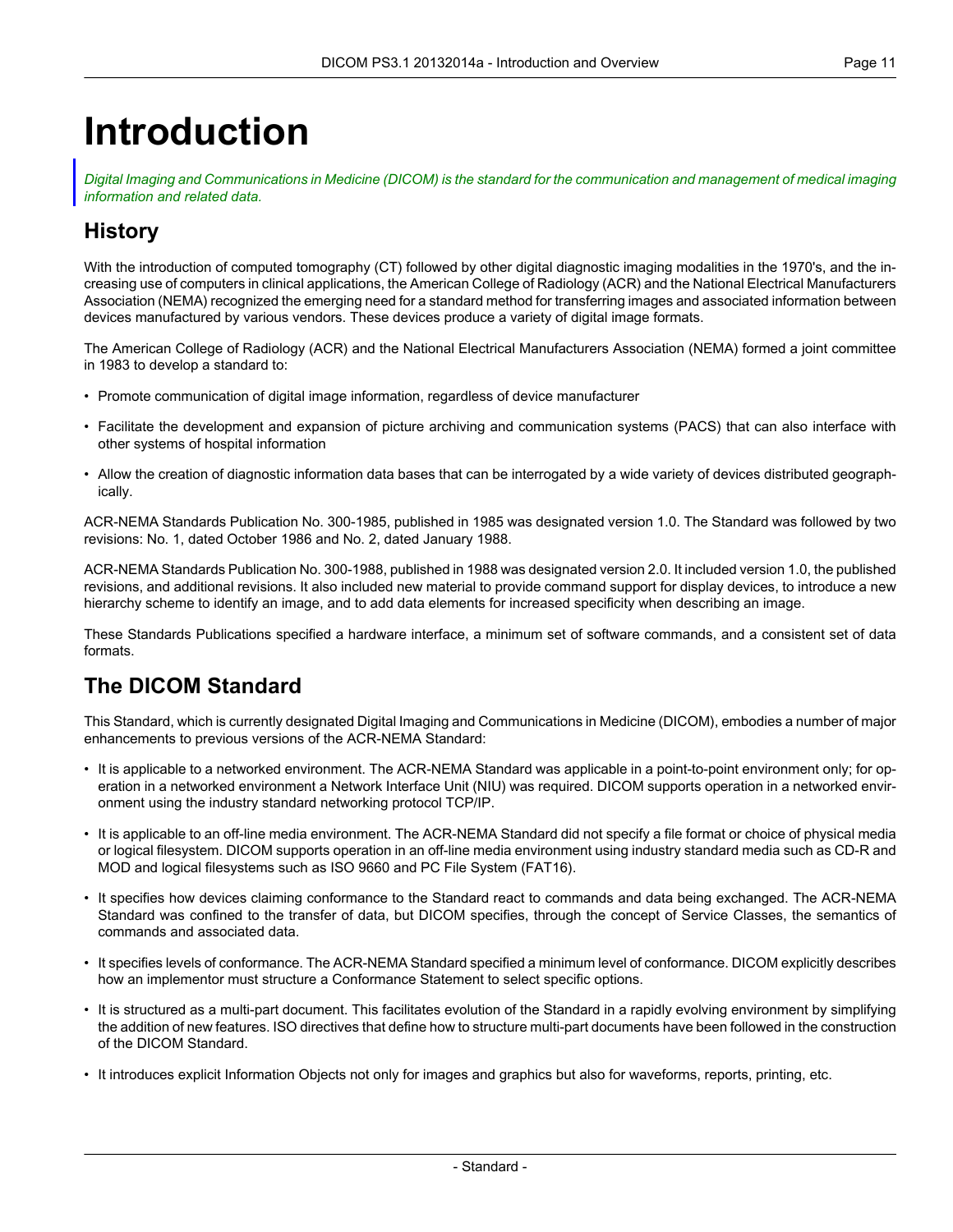• It specifies an established technique for uniquely identifying any Information Object. This facilitates unambiguous definitions of relationships between Information Objects as they are acted upon across the network.

### <span id="page-11-0"></span>**Current Direction**

<span id="page-11-1"></span>The DICOM Standard is an evolving standard and it is maintained in accordance with the Procedures of the DICOM Standards Committee. Proposals for enhancements are forthcoming from the DICOM Committee member organizations based on input from users of the Standard. These proposals are considered for inclusion in future editions of the Standard. A requirement in updating the Standard is to maintain effective compatibility with previous editions.

### **Retirement**

Part of the maintenance process involves retirement of sections of the Standard, including but not limited to, IODs, Attributes, Service Classes, SOP Classes, Transfer Syntaxes and Protocols.

Retirement does not imply that these features cannot be used. However, the DICOM Standards Committee will not maintain the documentation of retired features. The reader is referred to earlier editions of the Standard.

The use of the retired features is deprecated in new implementations, in favor of those alternatives remaining in the standard.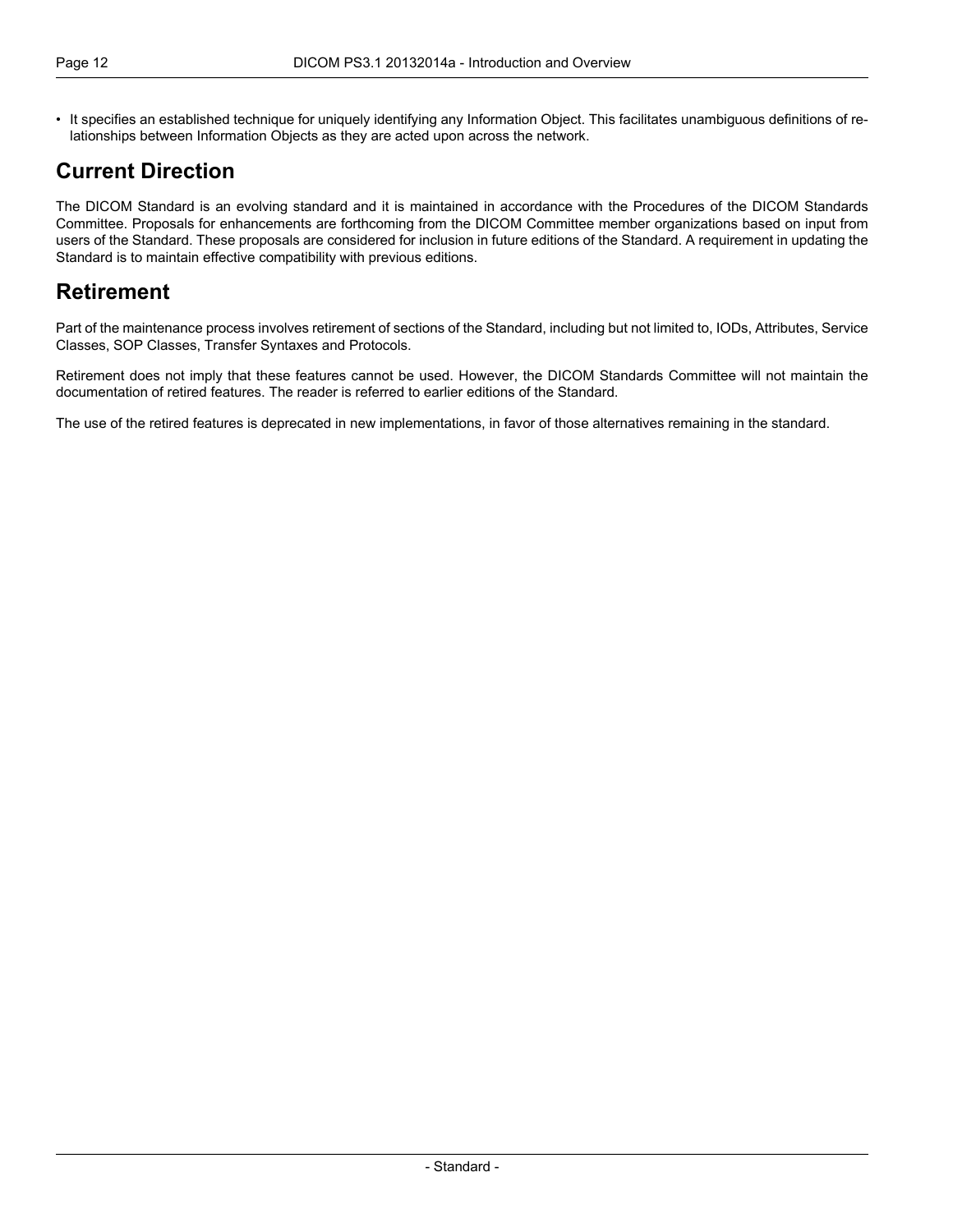# <span id="page-12-0"></span>**1 Scope and Field of Application**

PS3.1 provides an overview of the entire Digital Imaging and Communications in Medicine (DICOM) Standard. It describes the history, scope, goals, and structure of the Standard. In particular, it contains a brief description of the contents of each part of the Standard.

The DICOM Standard facilitates interoperability of medical imaging equipment by specifying:

- For network communications, a set of protocols to be followed by devices claiming conformance to the Standard.
- The syntax and semantics of Commands and associated information that can be exchanged using these protocols.
- For media communication, a set of media storage services to be followed by devices claiming conformance to the Standard, as well as a File Format and a medical directory structure to facilitate access to the images and related information stored on interchange media.
- Information that must be supplied with an implementation for which conformance to the Standard is claimed.

The DICOM Standard does not specify:

- The implementation details of any features of the Standard on a device claiming conformance.
- The overall set of features and functions to be expected from a system implemented by integrating a group of devices each claiming DICOM conformance.
- A testing/validation procedure to assess an implementation's conformance to the Standard.

The DICOM Standard pertains to the field of Medical Informatics. Within that field, it addresses the exchange of digital information between medical imaging equipment and other systems. Because such equipment may interoperate with other medical devices, the scope of this Standard needs to overlap with other areas of medical informatics. However, the DICOM Standard does not address the breadth of this field.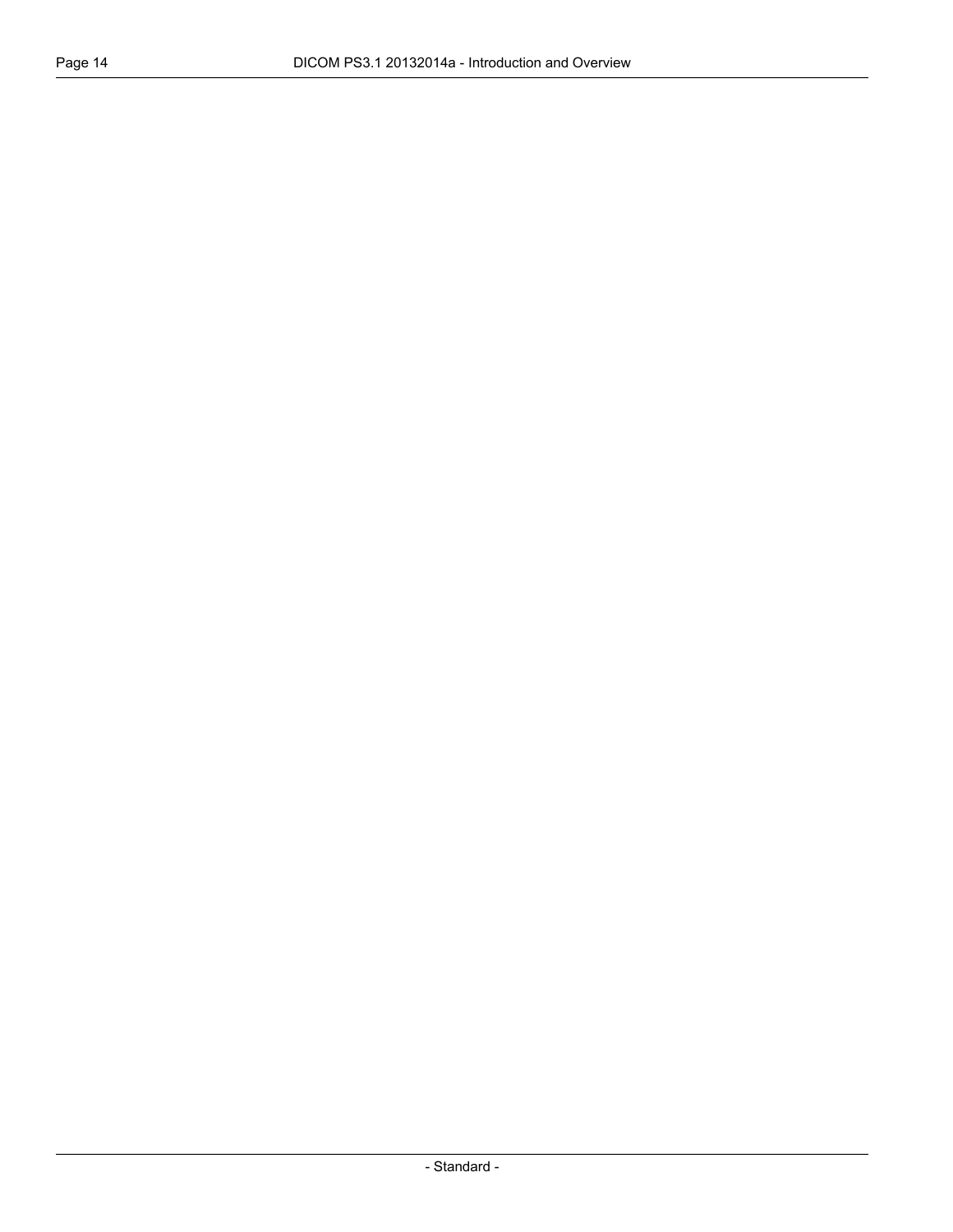### <span id="page-14-0"></span>**2 Normative References**

<span id="page-14-1"></span>[ISO/IEC Directives Part 3] ISO/IEC. 1989. *Drafting and Presentation of International Standards*.

[ACR/NEMA 300] ACR/NEMA. 1988. *Digital Imaging and Communications*.

- [ISO 8822] ISO. 1988. *Information Processing Systems - Open Systems Interconnection - Connection Oriented Presentation Service Definition*.
- [ISO 8649] ISO. 1988. *Information Processing Systems - Open Systems Interconnection - Service Definition for the Association Control Service Element*.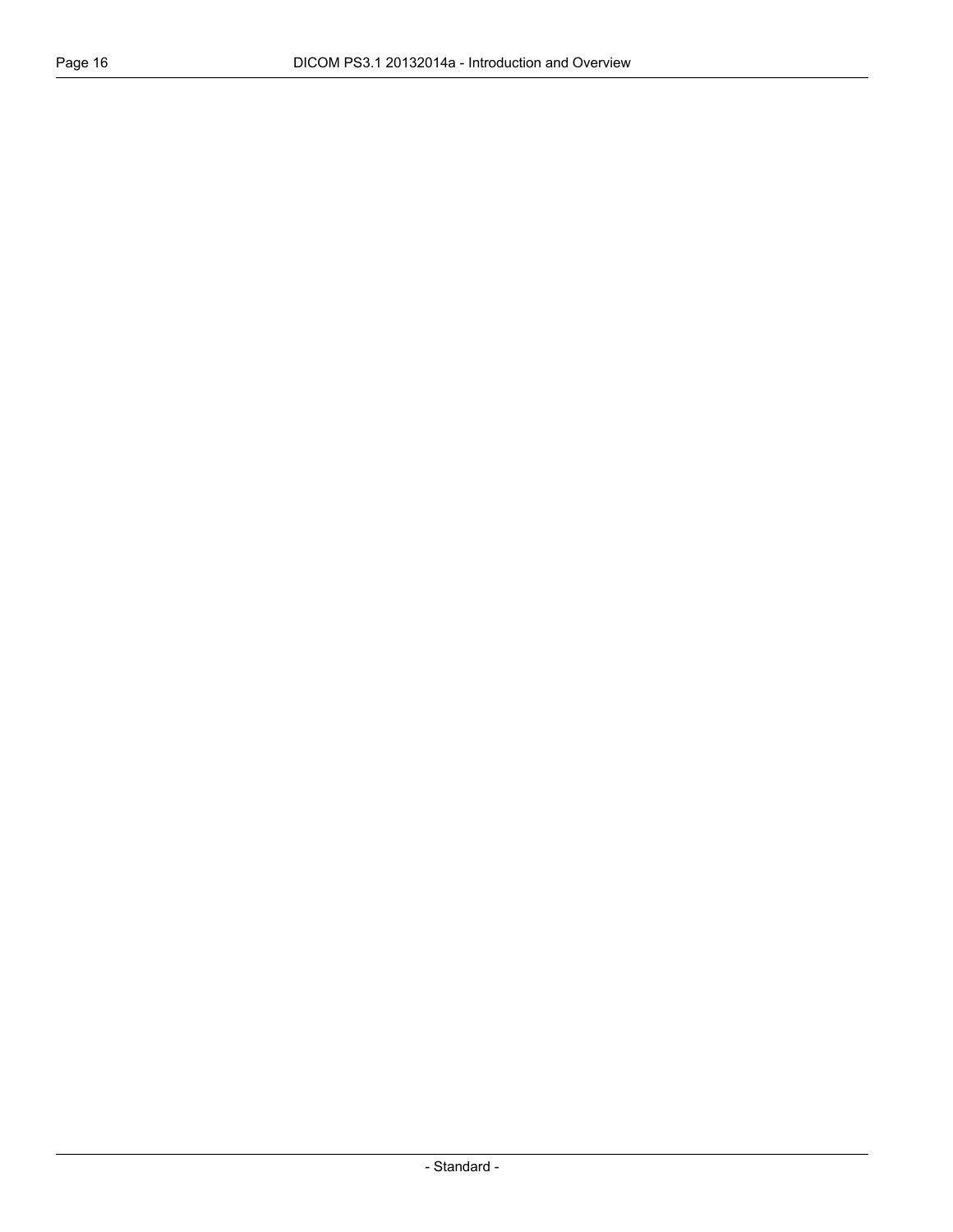# <span id="page-16-0"></span>**3 Definitions**

| Attribute                    | A property of an Information Object. An Attribute has a name and a value that are independent<br>of any encoding scheme.                                                                                                                                               |
|------------------------------|------------------------------------------------------------------------------------------------------------------------------------------------------------------------------------------------------------------------------------------------------------------------|
| Command                      | A request to operate on information across a network.                                                                                                                                                                                                                  |
| <b>Command Element</b>       | An encoding of a parameter of a command that conveys this parameter's value.                                                                                                                                                                                           |
| <b>Command Stream</b>        | The result of encoding a set of DICOM Command Elements using the DICOM encoding scheme.                                                                                                                                                                                |
| <b>Conformance Statement</b> | A formal statement that describes a specific product implementation that uses the DICOM<br>Standard. It specifies the Service Classes, Information Objects, and Communication Protocols<br>supported by the implementation.                                            |
| Data Dictionary              | A registry of DICOM Data Elements that assigns a unique tag, a name, value characteristics,<br>and semantics to each Data Element.                                                                                                                                     |
| Data Element                 | A unit of information as defined by a single entry in the data dictionary.                                                                                                                                                                                             |
| Data Set                     | Exchanged information consisting of a structured set of Attributes. The value of each Attribute in<br>a Data Set is expressed as a Data Element.                                                                                                                       |
| Data Stream                  | The result of encoding a Data Set using the DICOM encoding scheme (Data Element Numbers<br>and representations as specified by the Data Dictionary).                                                                                                                   |
| Information Object           | An abstraction of a real information entity (e.g., CT Image, Structured Report, etc.) that is acted<br>upon by one or more DICOM Commands.                                                                                                                             |
|                              | Note                                                                                                                                                                                                                                                                   |
|                              | This term is primarily used in PS3.1, with a few references in PS3.3. It is an informal<br>term corresponding to a formal term that is introduced in PS3.3. In all other parts of the<br>DICOM Standard this formal term is known as an Information Object Definition. |
| Information Object Class     | A formal description of an Information Object, which includes a description of its purpose and the<br>Attributes it possesses. It does not include values for these attributes.                                                                                        |
|                              | Note                                                                                                                                                                                                                                                                   |
|                              | This term is only used in PS3.1. It is an informal term corresponding to a formal term<br>that is introduced in PS3.4. This formal term is known as a Service-Object Pair Class<br>or more commonly as a SOP Class.                                                    |
| Information Object Instance  | A representation of an occurence of an real-world entity, which includes values for the Attributes<br>of the Information Object Class to which the entity belongs.                                                                                                     |
|                              | Note                                                                                                                                                                                                                                                                   |
|                              | This term is only used in PS3.1. It is an informal term corresponding to a formal term<br>that is introduced in PS3.4. This formal term is known as a Service-Object Pair Instance<br>or more commonly as a SOP Instance.                                              |
| Message                      | A data unit of the Message Exchange Protocol exchanged between two cooperating DICOM<br>Applications. A Message is composed of a Command Stream followed by an optional Data<br>Stream.                                                                                |
| Service Class                | A structured description of a service that is supported by cooperating DICOM Applications using<br>specific DICOM Commands acting on a specific class of Information Object.                                                                                           |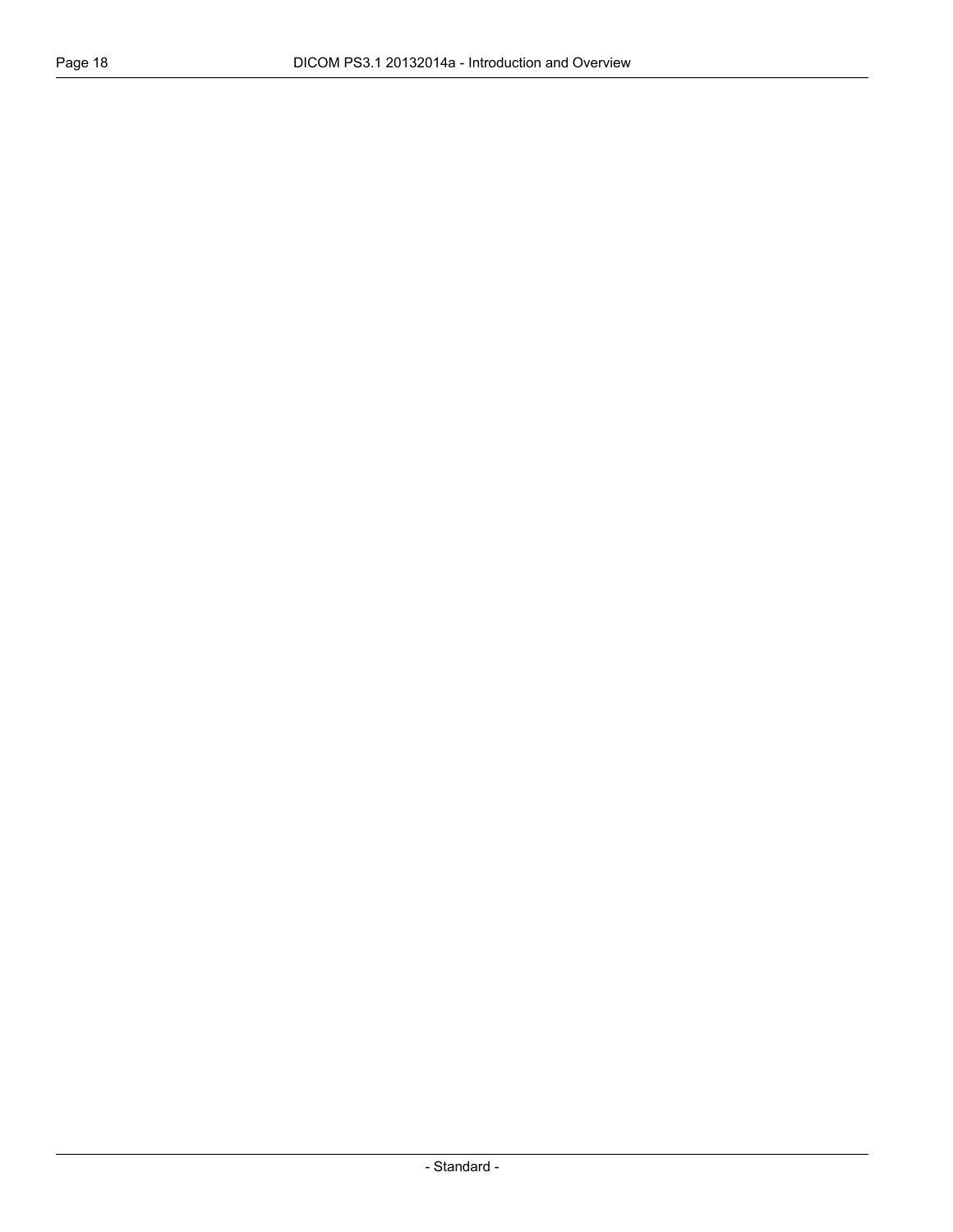## <span id="page-18-0"></span>**4 Symbols and Abbreviations**

| <b>ACSE</b>    | Association Control Service Element                                                                                                                                        |
|----------------|----------------------------------------------------------------------------------------------------------------------------------------------------------------------------|
| <b>CT</b>      | Computed Tomography                                                                                                                                                        |
| <b>DICOM</b>   | Digital Imaging and Communications in Medicine                                                                                                                             |
| <b>HIS</b>     | <b>Hospital Information System</b>                                                                                                                                         |
| <b>JIRA</b>    | Japan Medical Imaging and Radiological Systems Industries Association                                                                                                      |
| <b>OSI</b>     | Open Systems Interconnection                                                                                                                                               |
| <b>PACS</b>    | Picture Archiving and Communication Systems                                                                                                                                |
| <b>REST</b>    | Representational State Transfer                                                                                                                                            |
| <b>RESTful</b> | A RESTful Web service is a Web service implemented using REST architecture and HTTP (see http://www.ics.uci.edu/<br>~fielding/pubs/dissertation/fielding_dissertation.pdf) |
| <b>RIS</b>     | Radiology Information System                                                                                                                                               |
| <b>STOW-RS</b> | STore Over the Web by RESTful Services                                                                                                                                     |
| <b>TCP/IP</b>  | <b>Transmission Control Protocol/Internet Protocol</b>                                                                                                                     |
| <b>WADO-RS</b> | Web Access to DICOM Objects by RESTful Services                                                                                                                            |
|                | <b>WADO-URI</b> Web Access to DICOM Objects by URI                                                                                                                         |
|                | <b>WADO-WS</b> Web Access to DICOM Objects by Web Services (WS*)                                                                                                           |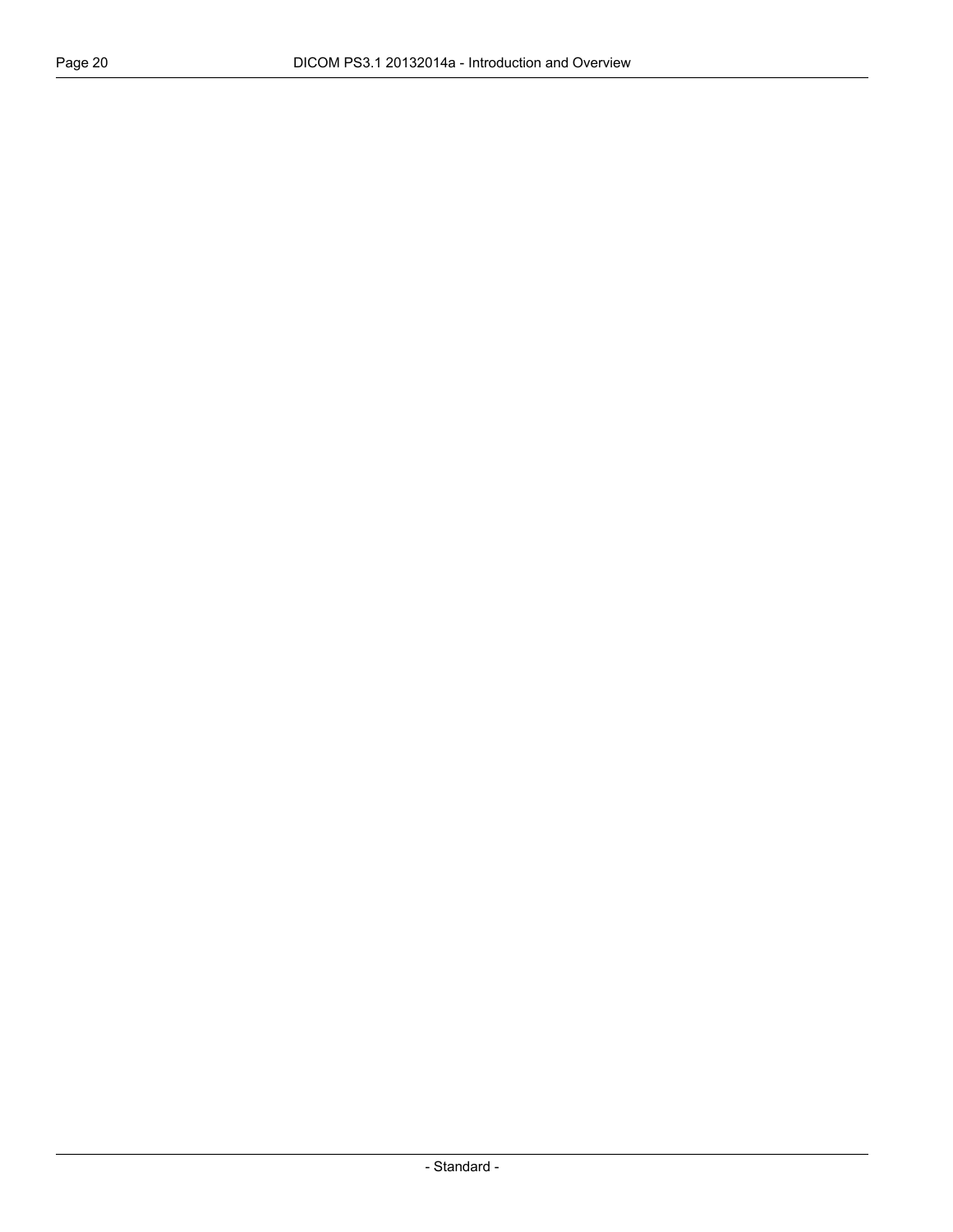# <span id="page-20-0"></span>**5 Goals of The DICOM Standard**

The DICOM Standard facilitates interoperability of devices claiming conformance. In particular, it:

- Addresses the semantics of Commands and associated data. For devices to interact, there must be standards on how devices are expected to react to Commands and associated data, not just the information that is to be moved between devices.
- Addresses the semantics of file services, file formats and information directories necessary for off-line communication.
- Is explicit in defining the conformance requirements of implementations of the Standard. In particular, a conformance statement must specify enough information to determine the functions for which interoperability can be expected with another device claiming conformance.
- Facilitates operation in a networked environment.
- Is structured to accommodate the introduction of new services, thus facilitating support for future medical imaging applications.
- Makes use of existing international standards wherever applicable, and itself conforms to established documentation guidelines for international standards.

Even though the DICOM Standard has the potential to facilitate implementations of PACS solutions, use of the Standard alone does not guarantee that all the goals of a PACS will be met. This Standard facilitates interoperability of systems claiming conformance in a multi-vendor environment, but does not, by itself, guarantee interoperability.

This Standard has been developed with an emphasis on diagnostic medical imaging as practiced in radiology, cardiology and related disciplines; however, it is also applicable to a wide range of image and non-image related information exchanged in clinical and other medical environments.

[Figure](#page-21-0) 5-1 presents the general communication model of the Standard, which spans both network (on-line) and media storage interchange (off-line) communication. Applications may relay on either on of the following boundaries:

- the Upper Layer Service, which provides independence from specific physical networking communication support and protocols such as TCP/IP.
- The Basic DICOM File Service, which provides access to Storage Media independently from specific media storage formats and file structures.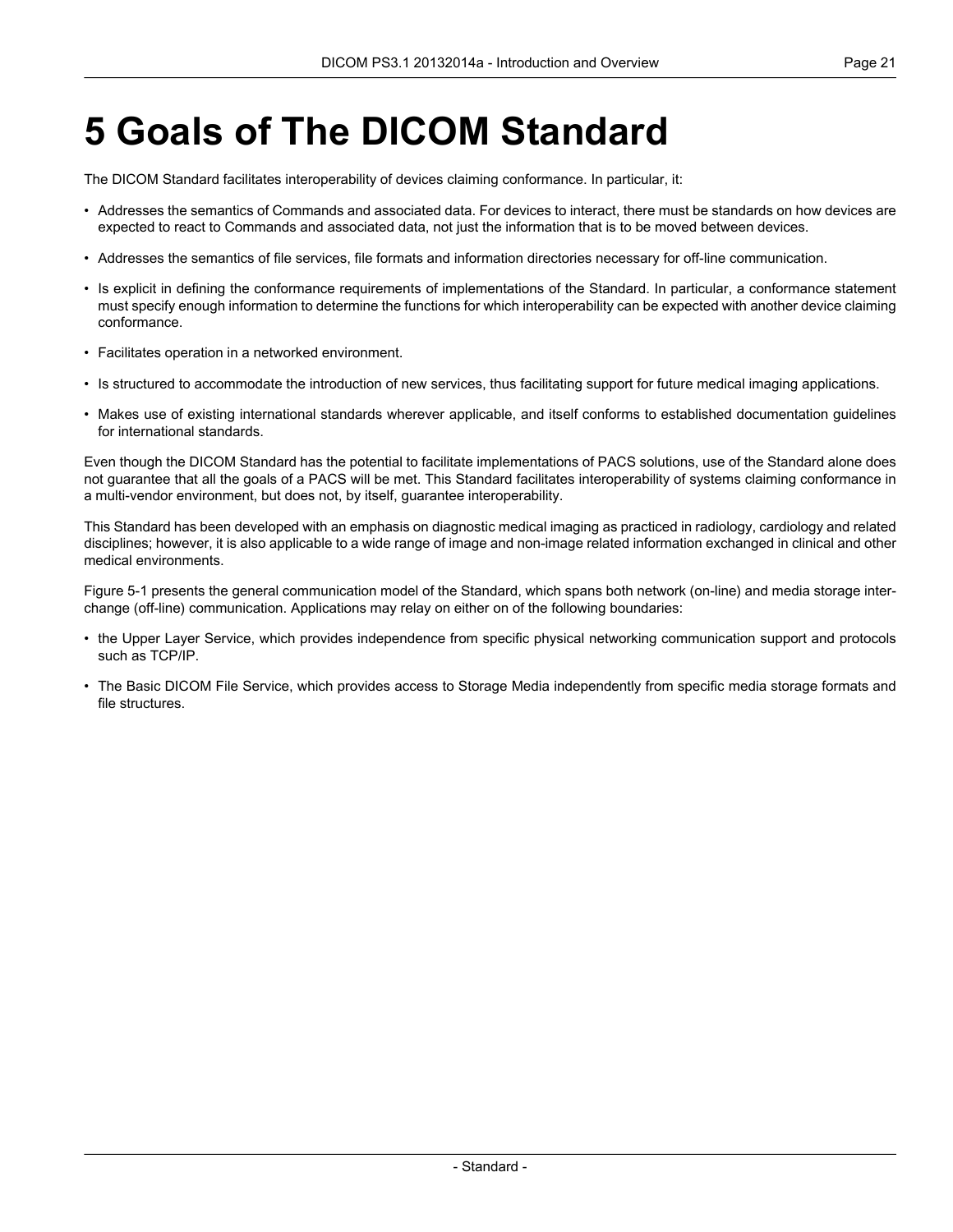<span id="page-21-0"></span>

**Figure 5-1. General Communication Model**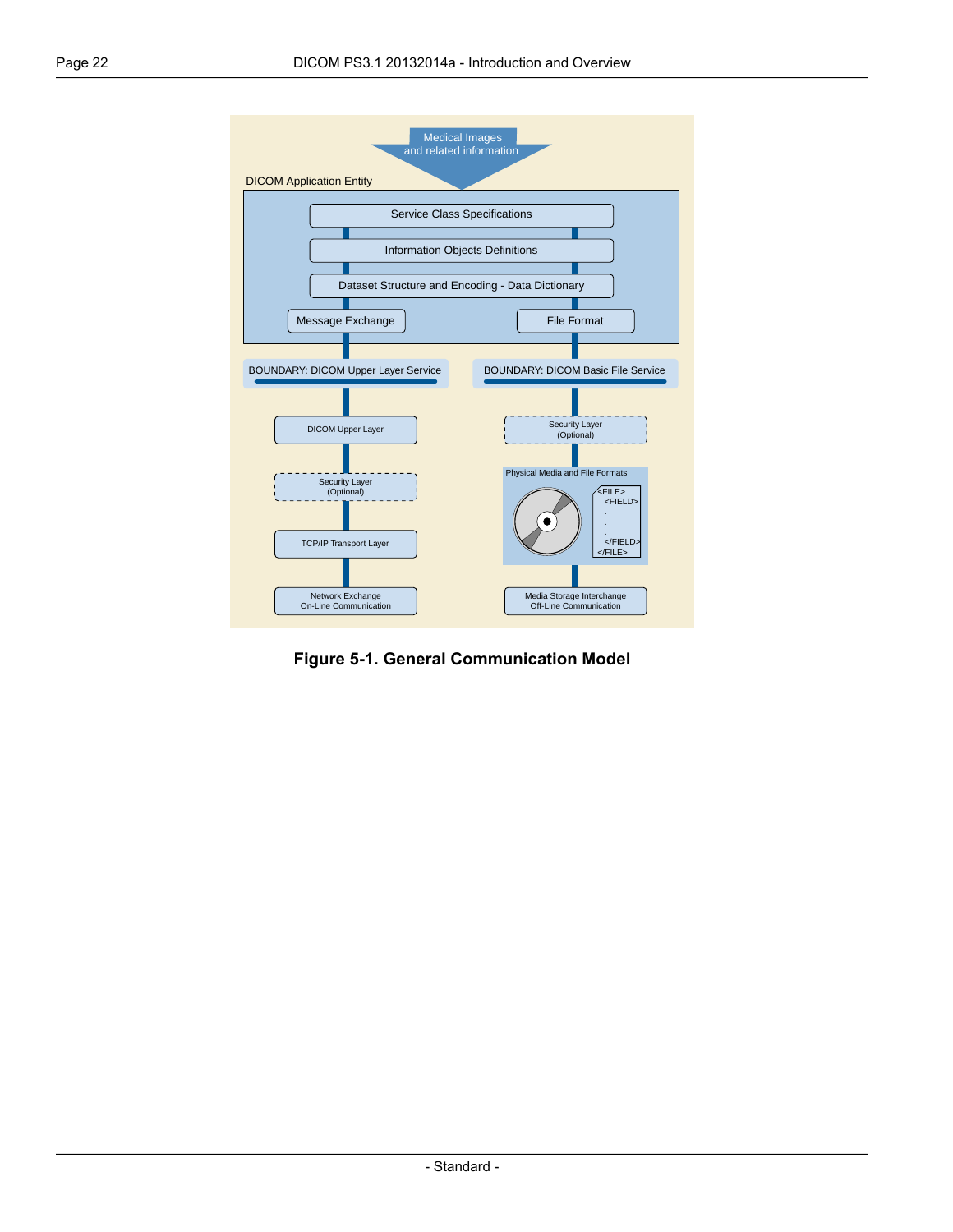# <span id="page-22-0"></span>**6 Overview of The Content of The DICOM Standard**

#### <span id="page-22-1"></span>**6.1 Document Structure**

DICOM consists of the following parts:

- PS3.1: Introduction and Overview (this document)
- PS3.2: [Conformance](part02.pdf#PS3.2)
- PS3.3: [Information](part03.pdf#PS3.3) Object Definitions
- PS3.4: Service Class [Specifications](part04.pdf#PS3.4)
- PS3.5: Data [Structures](part05.pdf#PS3.5) and Encoding
- PS3.6: Data [Dictionary](part06.pdf#PS3.6)
- PS3.7: Message [Exchange](part07.pdf#PS3.7)
- PS3.8: Network [Communication](part08.pdf#PS3.8) Support for Message Exchange
- PS3.9: Retired
- PS3.10: Media Storage and File Format for Media [Interchange](part10.pdf#PS3.10)
- PS3.11: Media Storage [Application](part11.pdf#PS3.11) Profiles
- PS3.12: Formats and [Physical](part12.pdf#PS3.12) Media
- PS3.13: Retired
- PS3.14: [Grayscale](part14.pdf#PS3.14) Standard Display Function
- PS3.15: Security and System [Management](part15.pdf#PS3.15) Profiles
- PS3.16: Content Mapping [Resource](part16.pdf#PS3.16)
- PS3.17: [Explanatory](part17.pdf#PS3.17) Information
- PS3.18: Web [Services](part18.pdf#PS3.18)
- <span id="page-22-2"></span>• PS3.19: [Application](part19.pdf#PS3.19) Hosting
- PS3.20: [Transformation](part20.pdf#PS3.20) of DICOM to and from HL7 Standards

These parts of the Standard are related but independent documents. A brief description of each Part is provided in this section.

#### **6.2 PS3.2: Conformance**

[PS3.2](part02.pdf#PS3.2) of the DICOM Standard defines principles that implementations claiming conformance to the Standard shall follow:

- Conformance requirements. [PS3.2](part02.pdf#PS3.2) specifies the general requirements that must be met by any implementation claiming conformance. It references the conformance sections of other parts of the Standard.
- Conformance Statement. [PS3.2](part02.pdf#PS3.2) defines the structure of a Conformance Statement. It specifies the information that must be present in a Conformance Statement. It references the Conformance Statement sections of other parts of the Standard.

[PS3.2](part02.pdf#PS3.2) does not specify a testing/validation procedure to assess an implementation's conformance to the Standard.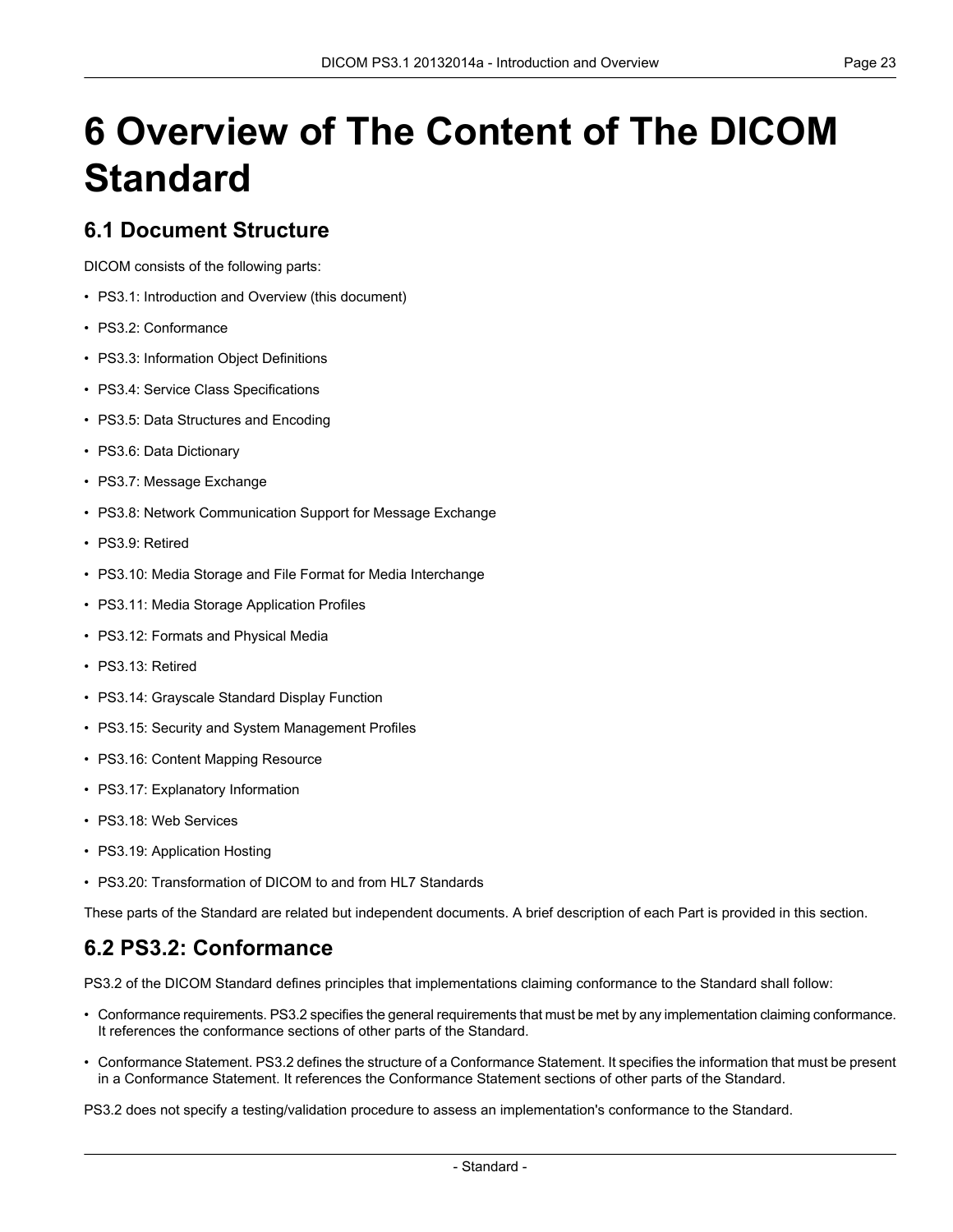[Figure](#page-23-1) 6.2-1 and [Figure](#page-23-2) 6.2-2 depict the construction process for a Conformance Statement for both network communication and media exchange. A Conformance Statement consists of the following parts:

- Set of Information Objects that is recognized by this implementation
- Set of Service Classes that this implementation supports
- Set of communications protocols or physical media that this implementation supports
- <span id="page-23-1"></span>• Set of security measures that this implementation supports.



<span id="page-23-2"></span>





#### <span id="page-23-0"></span>**6.3 PS3.3: Information Object Definitions**

[PS3.3](part03.pdf#PS3.3) of the DICOM Standard specifies a number of Information Object Classes that provide an abstract definition of real-world entities applicable to communication of digital medical images and related information (e.g., waveforms, structured reports, radiation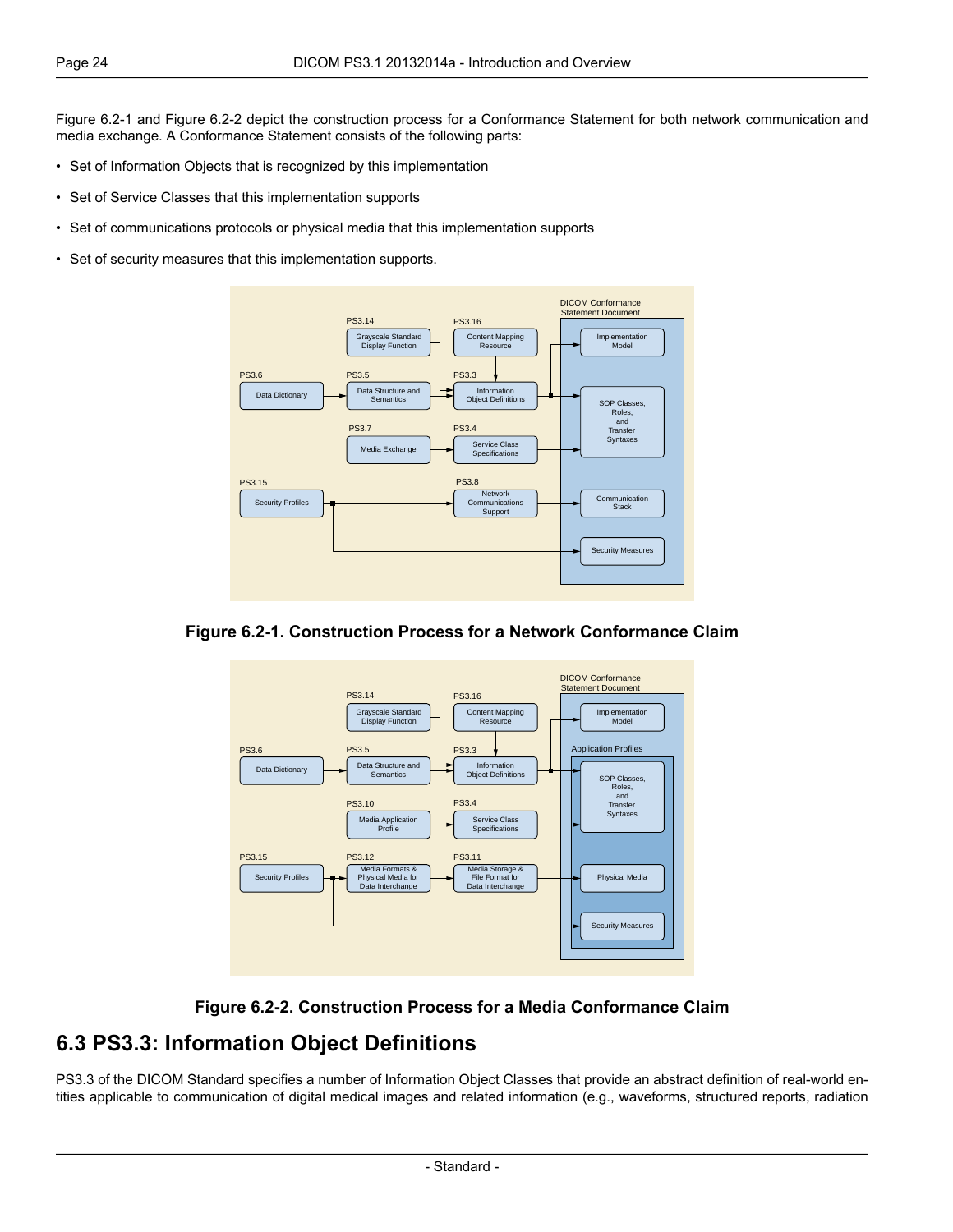therapy dose, etc.). Each Information Object Class definition consists of a description of its purpose and the Attributes that define it. An Information Object Class does not include the values for the Attributes that comprise its definition.

Two types of Information Object Classes are defined: normalized and composite.

Normalized Information Object Classes include only those Attributes inherent in the real-world entity represented. For example the study Information Object Class, which is defined as normalized, contains study date and study time Attributes because they are inherent in an actual study. Patient name, however, is not an Attribute of the study Information Object Class because it is inherent in the patient on which the study was performed and not the study itself.

Composite Information Object Classes may additionally include Attributes that are related to but not inherent in the real-world entity. For example, the Computed Tomography Image Information Object Class, which is defined as composite, contains both Attributes that are inherent in the image (e.g., image date) and Attributes that are related to but not inherent in the image (e.g., patient name). Composite Information Object Classes provide a structured framework for expressing the communication requirements of images where image data and related data needs to be closely associated.

To simplify the Information Object Class definitions, the Attributes of each Information Object Class are partitioned with similar Attributes being grouped together. These groupings of Attributes are specified as independent modules and may be reused by other Composite Information Object Classes.

[PS3.3](part03.pdf#PS3.3) defines a model of the Real World along with the corresponding Information Model that is reflected in the Information Object Definitions. Future editions of this Standard may extend this set of Information Objects to support new functionality.

<span id="page-24-0"></span>To represent an occurrence of a real-world entity, an Information Object Instance is created, which includes values for the Attributes of the Information Object Class. The Attribute values of this Information Object Instance may change over time to accurately reflect the changing state of the entity that it represents. This is accomplished by performing different basic operations upon the Information Object Instance to render a specific set of services defined as a Service Class. These Service Classes are defined in [PS3.4](part04.pdf#PS3.4) of the Standard.

#### **6.4 PS3.4: Service Class Specifications**

[PS3.4](part04.pdf#PS3.4) of the DICOM Standard defines a number of Service Classes. A Service Class associates one or more Information Objects with one or more Commands to be performed upon these objects. Service Class Specifications state requirements for Command Elements and how resulting Commands are applied to Information Objects. Service Class Specifications state requirements for both providers and users of communications services.

[PS3.4](part04.pdf#PS3.4) of the DICOM Standard defines the characteristics shared by all Service Classes, and how a Conformance Statement to an individual Service Class is structured. It contains a number of normative annexes that describe individual Service Classes in detail.

Examples of Service Classes include the following:

- Storage Service Class
- Query/Retrieve Service Class
- <span id="page-24-1"></span>• Basic Worklist Management Service Class
- Print Management Service Class.

[PS3.4](part04.pdf#PS3.4) defines the operations performed upon the Information Objects defined in [PS3.3.](part03.pdf#PS3.3) [PS3.7](part07.pdf#PS3.7) defines the Commands and protocols for using the Commands to accomplish the operations and notifications described in [PS3.4](part04.pdf#PS3.4).

#### **6.5 PS3.5: Data Structure and Semantics**

[PS3.5](part05.pdf#PS3.5) of the DICOM Standard specifies how DICOM applications construct and encode the Data Set information resulting from the use of the Information Objects and Services Classes defined in [PS3.3](part03.pdf#PS3.3) and [PS3.4](part04.pdf#PS3.4) of the DICOM Standard. The support of a number of standard image compression techniques (e.g., JPEG lossless and lossy) is specified.

[PS3.5](part05.pdf#PS3.5) addresses the encoding rules necessary to construct a Data Stream to be conveyed in a Message as specified in [PS3.7](part07.pdf#PS3.7) of the DICOM Standard. This Data Stream is produced from the collection of Data Elements making up the Data Set.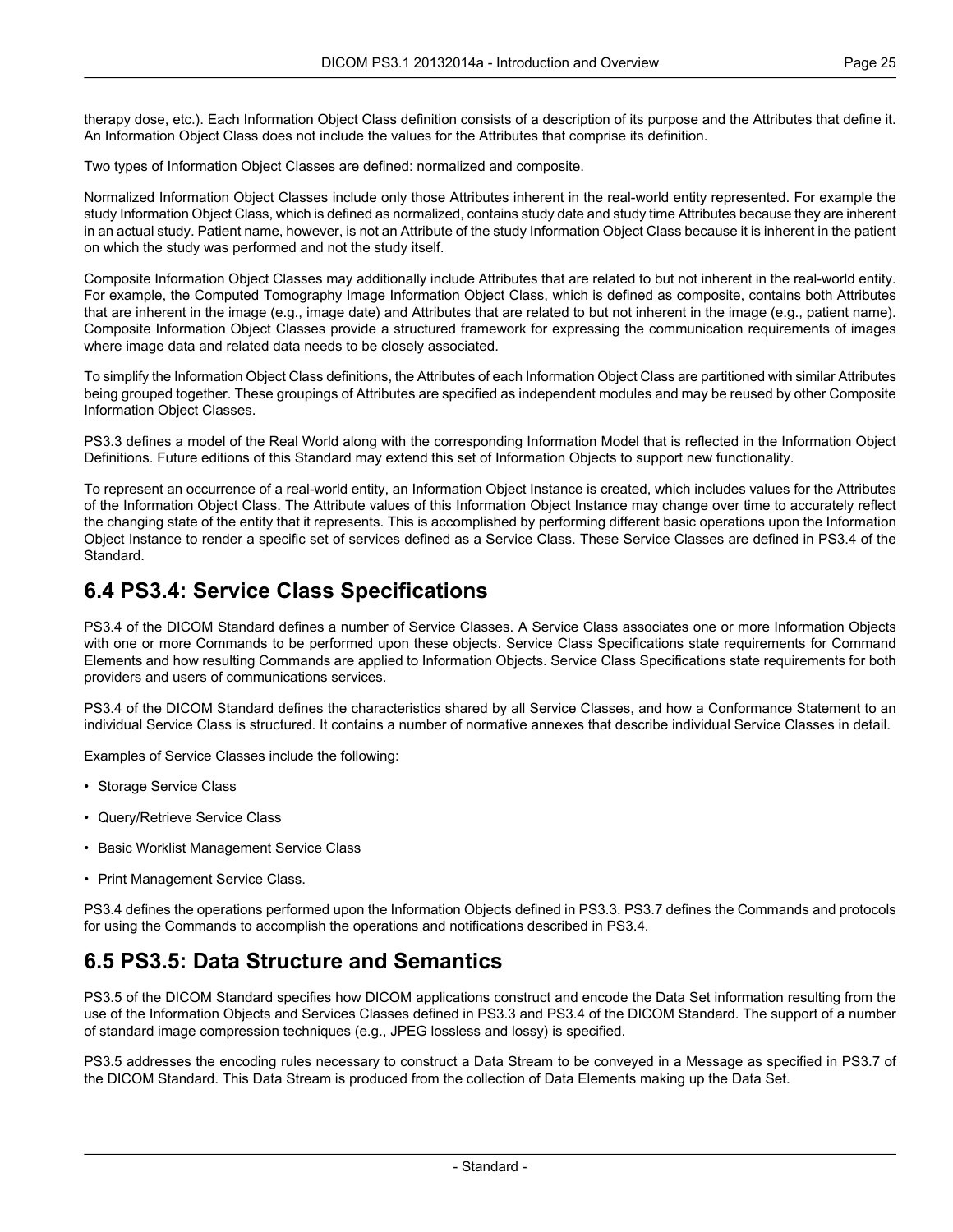<span id="page-25-0"></span>[PS3.5](part05.pdf#PS3.5) also defines the semantics of a number of generic functions that are common to many Information Objects. [PS3.5](part05.pdf#PS3.5) defines the encoding rules for international character sets used within DICOM.

#### **6.6 PS3.6: Data Dictionary**

[PS3.6](part06.pdf#PS3.6) of the DICOM Standard is the centralized registry that defines the collection of all DICOM Data Elements available to represent information, along with elements utilized for interchangeable media encoding and a list of uniquely identified items that are assigned by DICOM.

For each element, [PS3.6](part06.pdf#PS3.6) specifies:

- its unique tag, which consists of a group and element number,
- its name,
- its value representation (character string, integer, etc),
- its value multiplicity (how many values per attribute),
- whether it is retired.

For each uniquely identified item, [PS3.6](part06.pdf#PS3.6) specifies:

- its unique value, which is numeric with multiple components separated by decimal points and limited to 64 characters,
- its name,
- <span id="page-25-1"></span>• its type, either Information Object Class, definition of encoding for data transfer, or certain well known Information Object Instances,
- in which part of the DICOM Standard it is defined.

#### **6.7 PS3.7: Message Exchange**

[PS3.7](part07.pdf#PS3.7) of the DICOM Standard specifies both the service and protocol used by an application in a medical imaging environment to exchange Messages over the communications support services defined in [PS3.8.](part08.pdf#PS3.8) A Message is composed of a Command Stream defined in [PS3.7](part07.pdf#PS3.7) followed by an optional Data Stream as defined in [PS3.5](part05.pdf#PS3.5).

[PS3.7](part07.pdf#PS3.7) specifies:

- the operations and notifications (DIMSE Services) made available to Service Classes defined in [PS3.4,](part04.pdf#PS3.4)
- <span id="page-25-2"></span>• rules to establish and terminate associations provided by the communications support specified in [PS3.8,](part08.pdf#PS3.8) and the impact on outstanding transactions,
- rules that govern the exchange of Command requests and responses,
- encoding rules necessary to construct Command Streams and Messages.

#### **6.8 PS3.8: Network Communication Support For Message Exchange**

[PS3.8](part08.pdf#PS3.8) of the DICOM Standard specifies the communication services and the upper layer protocols necessary to support, in a networked environment, communication between DICOM applications as specified in [PS3.3](part03.pdf#PS3.3), [PS3.4,](part04.pdf#PS3.4) [PS3.5](part05.pdf#PS3.5), [PS3.6,](part06.pdf#PS3.6) and [PS3.7.](part07.pdf#PS3.7) These communication services and protocols ensure that communication between DICOM applications is performed in an efficient and coordinated manner across the network.

The communication services specified in [PS3.8](part08.pdf#PS3.8) are a proper subset of the services offered by the OSI Presentation Service (ISO 8822) and of the OSI Association Control Service Element (ACSE) (ISO 8649). They are referred to as the Upper Layer Service, which allows peer applications to establish associations, transfer messages and terminate associations.

This definition of the Upper Layer Service specifies the use of the DICOM Upper Layer Protocol in conjunction with TCP/IP transport protocols.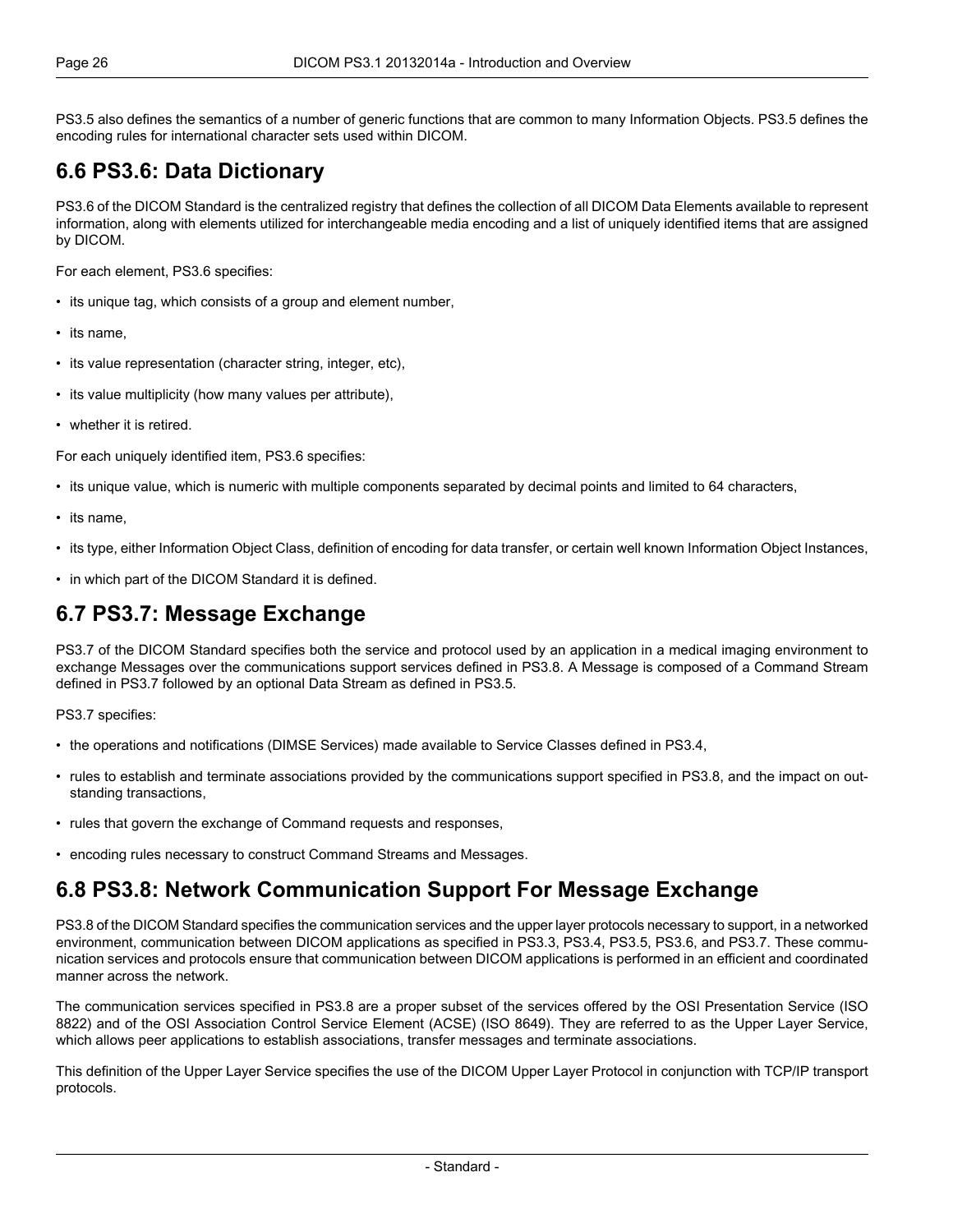<span id="page-26-0"></span>The TCP/IP communication protocol specified by [PS3.8](part08.pdf#PS3.8) is a general purpose communication protocol not specific to the DICOM Standard. [Figure](#page-21-0) 5-1 shows this protocol stack.

#### **6.9 PS3.9: Retired (formerly Point-to-point Communication Support For Message Exchange)**

<span id="page-26-1"></span>PS3.9 of the DICOM Standard previously specified the services and protocols used for point-to-point communications in a manner compatible with ACR-NEMA 2.0. It has been retired.

#### **6.10 PS3.10 Media Storage and File Format**

[PS3.10](part10.pdf#PS3.10) of the DICOM Standard specifies a general model for the storage of medical imaging information on removable media (see Figure [6.10-1\)](#page-27-1). The purpose of this Part is to provide a framework allowing the interchange of various types of medical images and related information on a broad range of physical storage media.

**Note** 

See [Figure](#page-21-0) 5-1 for understanding how the media interchange model compares to the network model.

[PS3.10](part10.pdf#PS3.10) Specifies:

- a layered model for the storage of medical images and related information on storage media. This model introduces the concept of media storage application profiles, which specify application specific subsets of the DICOM Standard to which a media storage implementation may claim conformance. Such a conformance applies only to the writing, reading and updating of the content of storage media.
- a DICOM file format supporting the encapsulation of any Information Object;
- a secure DICOM file format supporting the encapsulation of a DICOM file format in a cryptographic envelope;
- a DICOM file service providing independence from the underlying media format and physical media.

[PS3.10](part10.pdf#PS3.10) defines various media storage concepts:

- the method to identify a set of files on a single medium
- the method for naming a DICOM file within a specific file system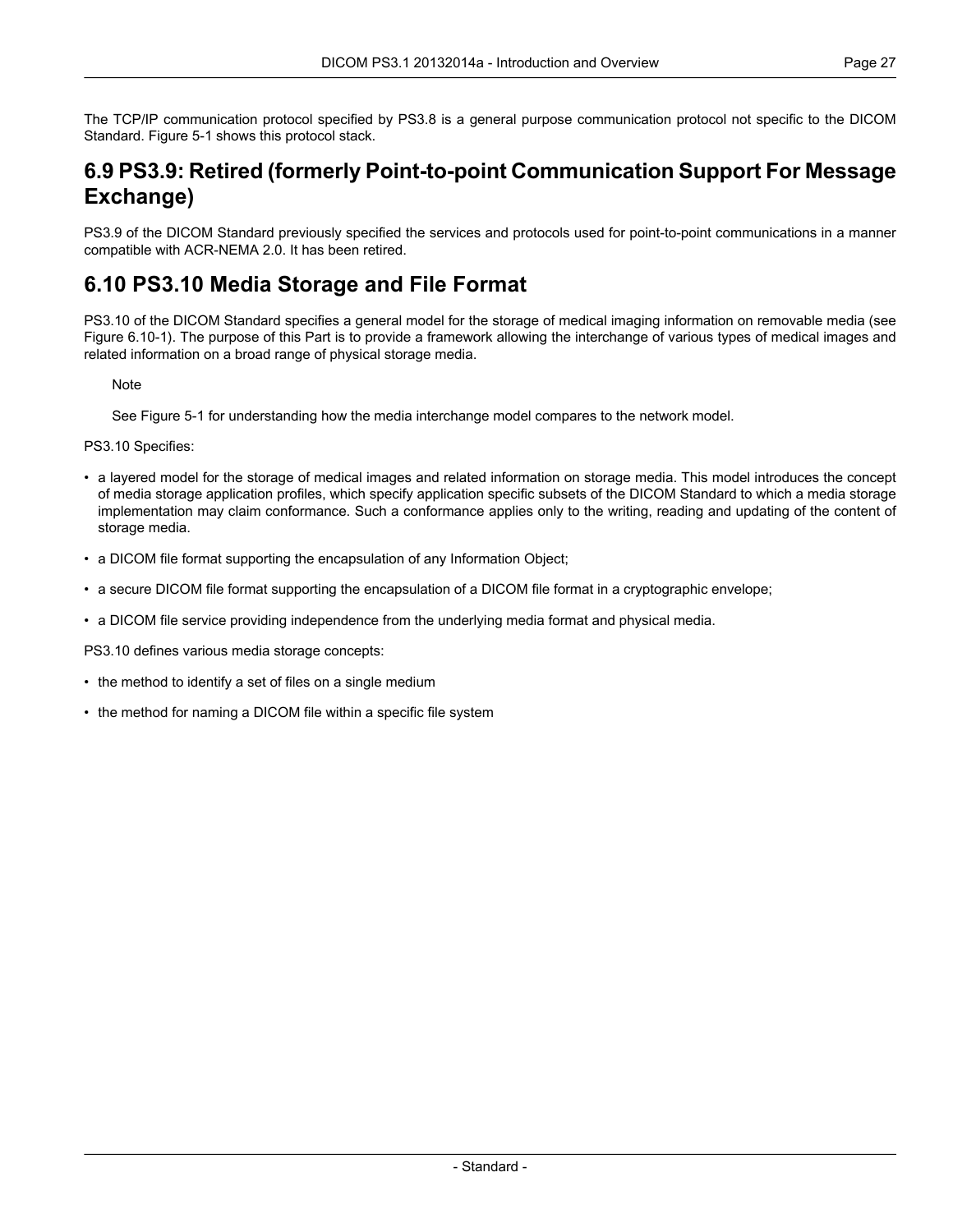<span id="page-27-1"></span>



#### <span id="page-27-0"></span>**6.11 PS3.11: Media Storage Application Profiles**

[PS3.11](part11.pdf#PS3.11) of the DICOM Standard specifies application specific subsets of the DICOM Standard to which an implementation may claim conformance. These application specific subsets will be referred to as Application Profiles in this section. Such a conformance statement applies to the interoperable interchange of medical images and related information on storage media for specific clinical uses. It follows the framework, defined in [PS3.10](part10.pdf#PS3.10), for the interchange of various types of information on storage media.

An Application Profile annex is organized into the following major parts:

- The name of the Application Profile, or the list of Application Profiles grouped in a related class
- A description of the clinical context of the Application Profile
- The definition of the media storage Service Class with the device roles for the Application Profile and associated options
- Informative section describing the operational requirements of the Application Profile
- Specification of the Information Object Classes and associated Information Objects supported and the encoding to be used for the data transfer
- The selection of media formats and physical media to be used
- Other parameters that need to be specified to ensure interoperable media interchange
- Security parameters that select the cryptographic techniques to be used with secure media storage Application Profiles

The structure of DICOM and the design of the Application Profile mechanism is such that extension to additional Information Object Classes and the new exchange media is straightforward.

**Note** 

[Figure](#page-28-4) 6.11-1 shows how individual aspects of an Application profile map to the various parts of the DICOM Standard.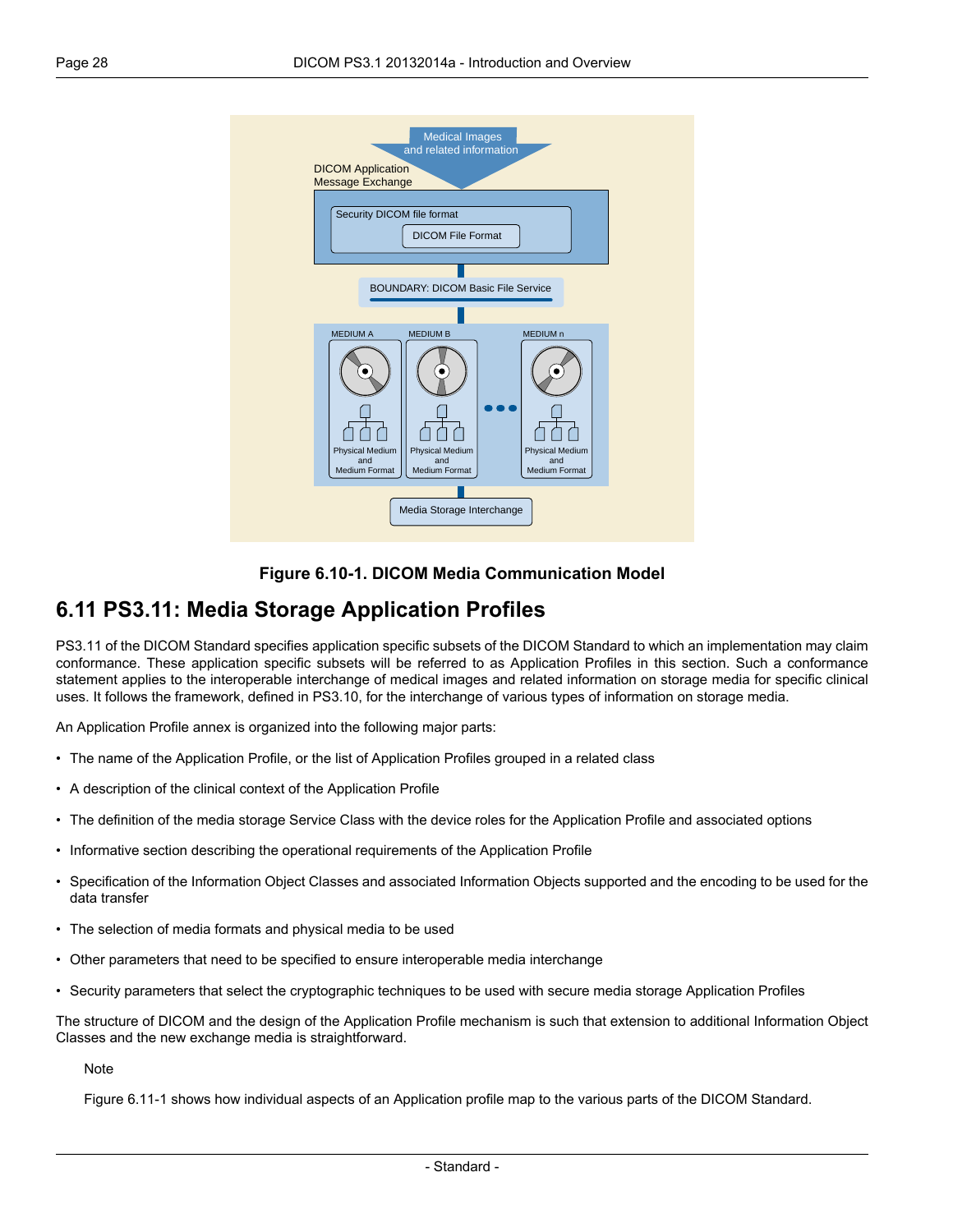<span id="page-28-4"></span>

#### **Figure 6.11-1. Relationship Between an Application Profile and Parts of DICOM**

#### <span id="page-28-0"></span>**6.12 PS3.12: Storage Functions and Media Formats For Data Interchange**

[PS3.12](part12.pdf#PS3.12) of the DICOM Standard facilitates the interchange of information between applications in medical environments by specifying:

<span id="page-28-1"></span>• A structure for describing the relationship between the media storage model and a specific physical media and media format.

• Specific physical media characteristics and associated media formats.

#### <span id="page-28-2"></span>**6.13 PS3.13: Retired (formerly Print Management Point-to-point Communication Support)**

PS3.13 previously specified the services and protocols used for point-to-point communication of print management services. It has been retired.

#### **6.14 PS3.14: Grayscale Standard Display Function**

<span id="page-28-3"></span>[PS3.14](part14.pdf#PS3.14) specifies a standardized display function for consistent display of grayscale images. This function provides methods for calibrating a particular display system for the purpose of presenting images consistently on different display media (e.g., monitors and printers).

The chosen display function is based on human visual perception. Human eye contrast sensitivity is distinctly non-linear within the luminance range of display devices. This standard uses Barten's model of the human visual system.

#### **6.15 PS3.15: Security and System Management Profiles**

[PS3.15](part15.pdf#PS3.15) of the DICOM Standard specifies security and system management profiles to which implementations may claim conformance. Security and system management profiles are defined by referencing externally developed standard protocols, such as DHCP, LDAP, TLS and ISCL. Security protocols may use security techniques like public keys and "smart cards". Data encryption can use various standardized data encryption schemes.

This part does not address issues of security policies. The standard only provides mechanisms that can be used to implement security policies with regard to the interchange of DICOM objects. It is the local administrator's responsibility to establish appropriate security policies.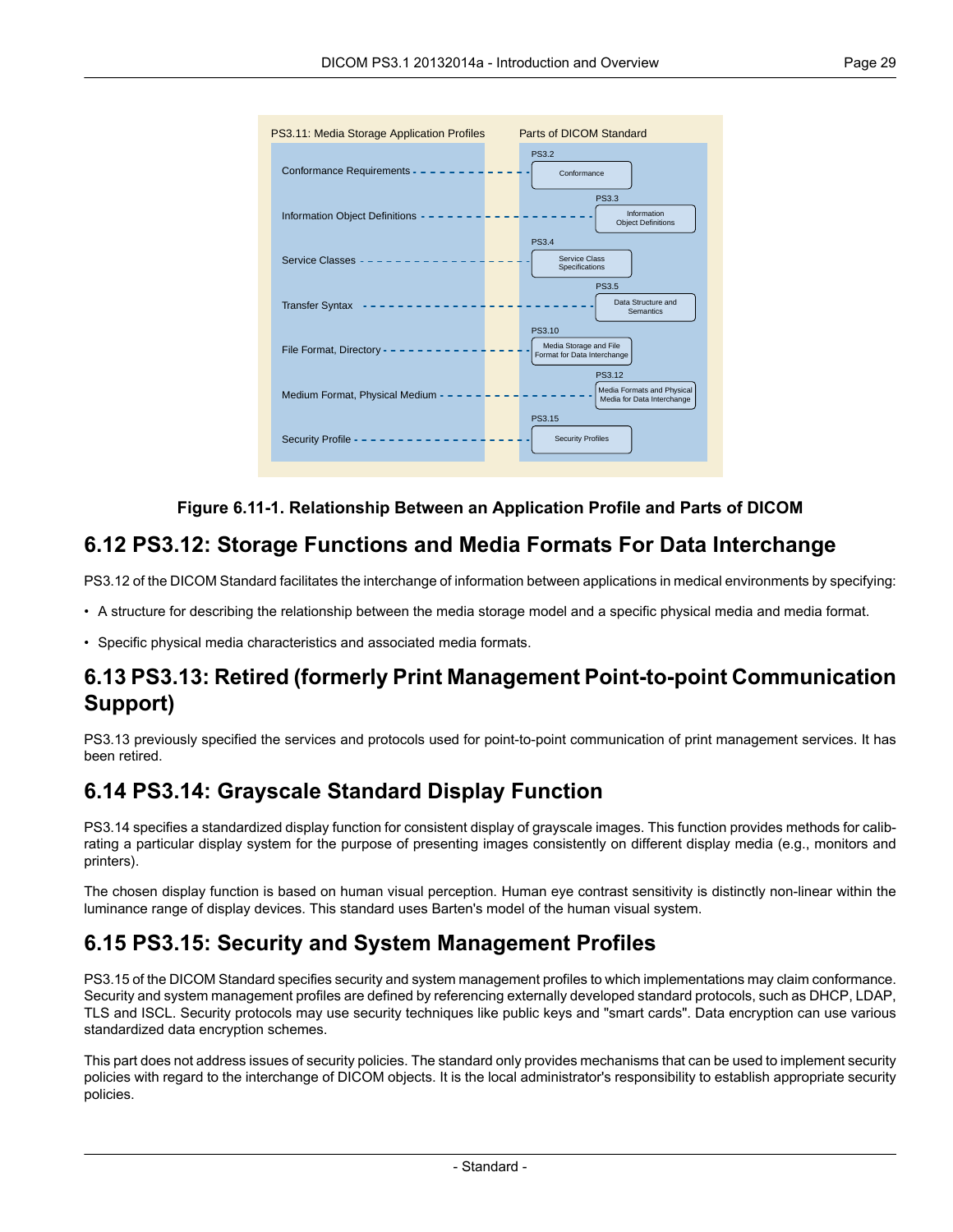#### <span id="page-29-0"></span>**6.16 PS3.16: Content Mapping Resource**

[PS3.16](part16.pdf#PS3.16) of the DICOM Standard specifies:

- templates for structuring documents as DICOM Information Objects
- sets of coded terms for use in Information Objects
- a lexicon of terms defined and maintained by DICOM
- <span id="page-29-1"></span>• country specific translations of coded terms

#### **6.17 PS3.17: Explanatory Information**

<span id="page-29-2"></span>[PS3.17](part17.pdf#PS3.17) of the DICOM Standard specifies:

• informative and normative annexes containing explanatory information

#### **6.18 PS3.18: Web Services**

[PS3.18](part18.pdf#PS3.18) of the DICOM Standard specifies the means whereby Web Services can be used for retrieving or storing a DICOM object.

Requests that retrieve data specify the media type (format) of the response body. Requests that store data specify the media type of the request body.

<span id="page-29-3"></span>The HTTP requests as defined within this standard are sufficient for the HTTP server to act as a DICOM SCU (Service Class User) to retrieve or store the requested objects from an appropriate DICOM SCP (Service Class Provider) using baseline DICOM functionality as defined in [PS3.4](part04.pdf#PS3.4) and [PS3.7,](part07.pdf#PS3.7) which is to say that the HTTP server can act as a proxy for the DICOM SCP.

#### **6.19 PS3.19: Application Hosting**

<span id="page-29-4"></span>[PS3.19](part19.pdf#PS3.19) of the DICOM Standard specifies an Application Programming Interface (API) to a DICOM based medical computing system into which programs written to that standardized interface can "plug-in" (see [Figure](#page-29-4) 6.19-1). A Hosting System implementer only needs to create the standardized API once to support a wide variety of add-on Hosted Applications.



#### **Figure 6.19-1. Interface Between a Hosted Application and a Hosting System**

In the traditional "plug-in" model, the "plug-in" is dedicated to a particular host system (e.g., a web browsing program), and might not run under other host systems (e.g., other web browsing programs). [PS3.19](part19.pdf#PS3.19) defines an API that may be implemented by any Hosting System. A "plug-in" Hosted Application written to the API would be able run in any environment provided by a Hosting System that implements that API (see [Figure](#page-30-1) 6.19-2).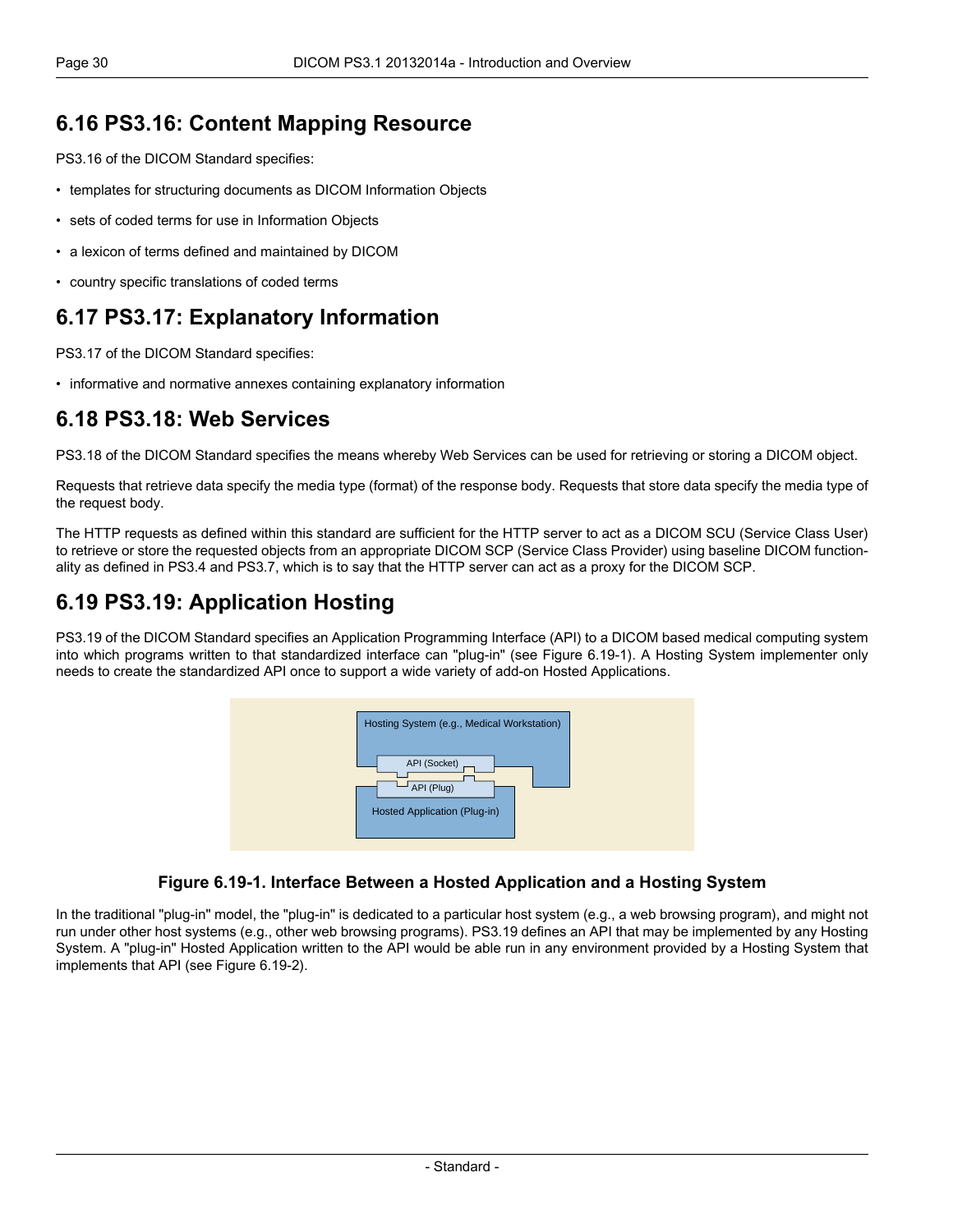<span id="page-30-1"></span>

#### **Figure 6.19-2. Illustration of Platform Independence via the Hosted Application**

<span id="page-30-0"></span>[PS3.19](part19.pdf#PS3.19) specifies both the interactions and the Application Programming Interfaces (API) between Hosting Systems and Hosted Applications. [PS3.19](part19.pdf#PS3.19) also defines the data models that are used by the API.

#### **6.20 PS3.20: Transformation of DICOM to and From HL7 Standards**

[PS3.20](part20.pdf#PS3.20) of the DICOM Standard specifies:

• Transformations of DICOM data to and from HL7 standards.